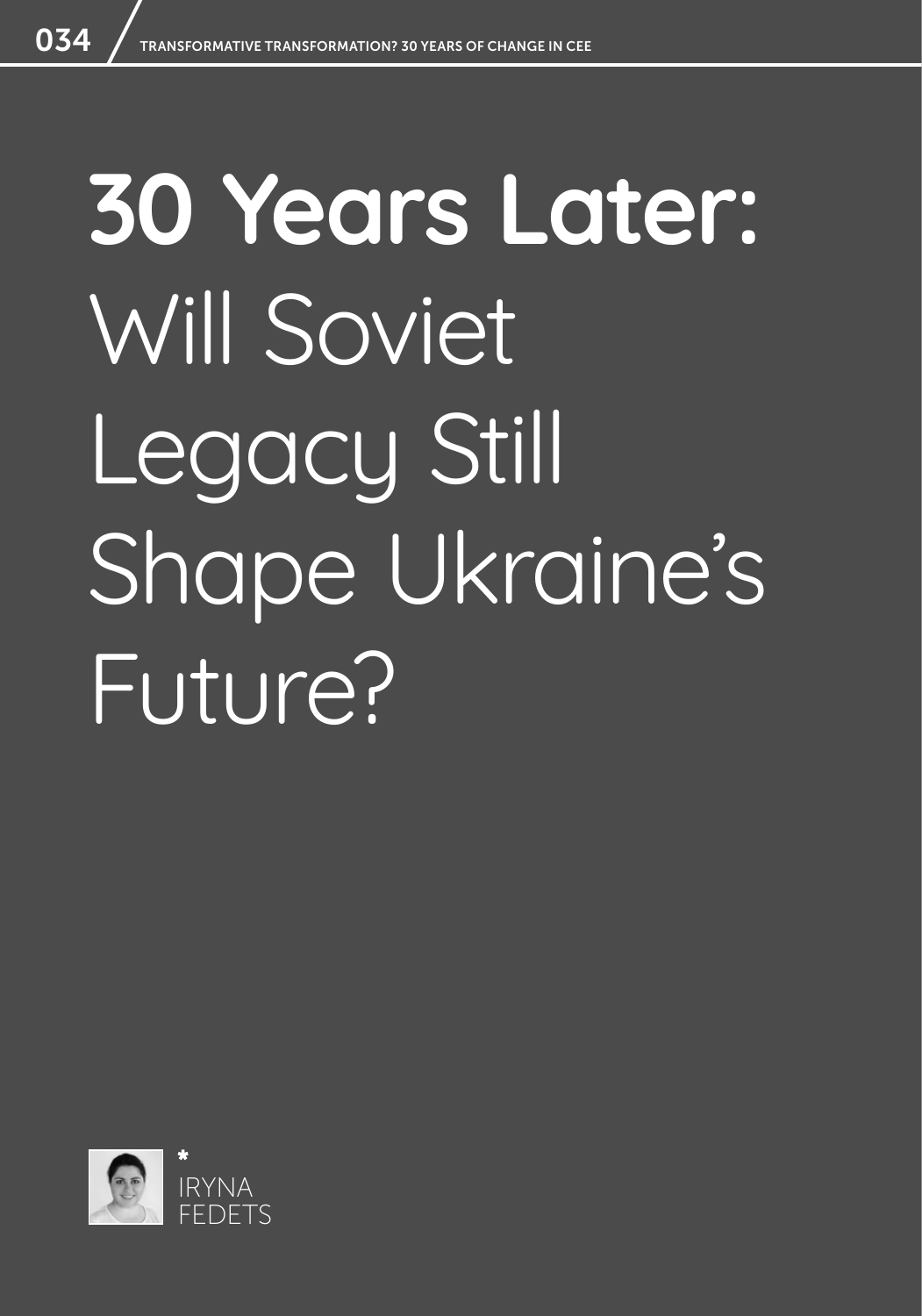**After thirty years since the fall of Communism in Europe, Ukraine remains a country with unfinished institutional reforms and significant barriers for business and trade. The country gained** of Communism in Europe, Ukraine remains a country with unfinished institutional reforms and significant barriers independence when the Soviet Union dissolved two years later – in 1991. Since then, the reluctance of the pyearolitical elite to embrace market economy rules led to an incomplete transformation exacerbated by cemented oligarchic influence and rampant corruption.

Entrepreneurship was forbidden in Ukraine when the country was a part of the Soviet Union. Only in the late 1980s, the perestroika resulted in legalization of some forms of private businesses – such as individual entrepreneurship and cooperatives. Before that, small manufactures and shortage goods traders operated illegally on the black market. Such businesses often relied on "protection" by racket gangs.

The Ukrainian economy was heavily industrialized and connected to Russia through centralized planning. In 1991, industry contributed almost 55% of Ukrainian GPD – much more than the current 23%, according to the 2018 data<sup>1</sup>. The social context – virtually absent civil society and the lack of experience of private ownership and entrepreneurship – contributed to insufficient public pressure for market economy and the rule of law2.

The economy of Ukraine took the biggest hit during the country's first post99 RECOVERING FROM AN ECONOMIC DOWNTURN AND WITH OCCUPATION AND A WAR ON ITS TERRITORY, UKRAINE IS ONE OF THE POOREST COUNTRIES IN THE REGION

independence decade. In 1999, Ukraine's GDP reached its lowest point contracting down to 41% of its 1990 volume. The upward trend in the 2000s brought the GDP to its currently highest level over the last two decades of almost 75% of the 1990 benchmark. But the 2009 recession brought it down again. The most recent downturn happened after 2014, when the Russian occupation and the war in the eastern Ukraine started. The country's GDP plunged down to 59% of its 1990 volume and has grown only to 64% by 2018 [See: Figure  $1<sup>3</sup>$ .

Now, slowly recovering from an economic downturn and with occupation and a war on its territory, Ukraine is one of the poorest

<sup>1</sup> World Bank (2019) *Industry (Including Construction), Value Added (% of GDP). Ukraine.* Available [online]: [https://data.worldbank.org/indicator/NV.IND.TOTL.](https://data.worldbank.org/indicator/NV.IND.TOTL.ZS?locations=UA) [ZS?locations=UA](https://data.worldbank.org/indicator/NV.IND.TOTL.ZS?locations=UA)

<sup>2</sup> Kupfer, M. (2018) "Why Poland and Ukraine Took Different Post-Communist Paths", [in]: *Kyiv Post*. Available [online]: [https://www.kyivpost.com/world-in-ukraine](https://www.kyivpost.com/world-in-ukraine-poland/why-poland-and-ukraine-took-different-post-communist-paths.html)[poland/why-poland-and-ukraine-took-different-post](https://www.kyivpost.com/world-in-ukraine-poland/why-poland-and-ukraine-took-different-post-communist-paths.html)[communist-paths.html](https://www.kyivpost.com/world-in-ukraine-poland/why-poland-and-ukraine-took-different-post-communist-paths.html)

<sup>3</sup> World Bank (2019) *GDP (constant 2010 US\$). Ukraine.*  Available [online]: [https://data.worldbank.org/indicator/](https://data.worldbank.org/indicator/NY.GDP.MKTP.KD?locations=UA) [NY.GDP.MKTP.KD?locations=UA](https://data.worldbank.org/indicator/NY.GDP.MKTP.KD?locations=UA)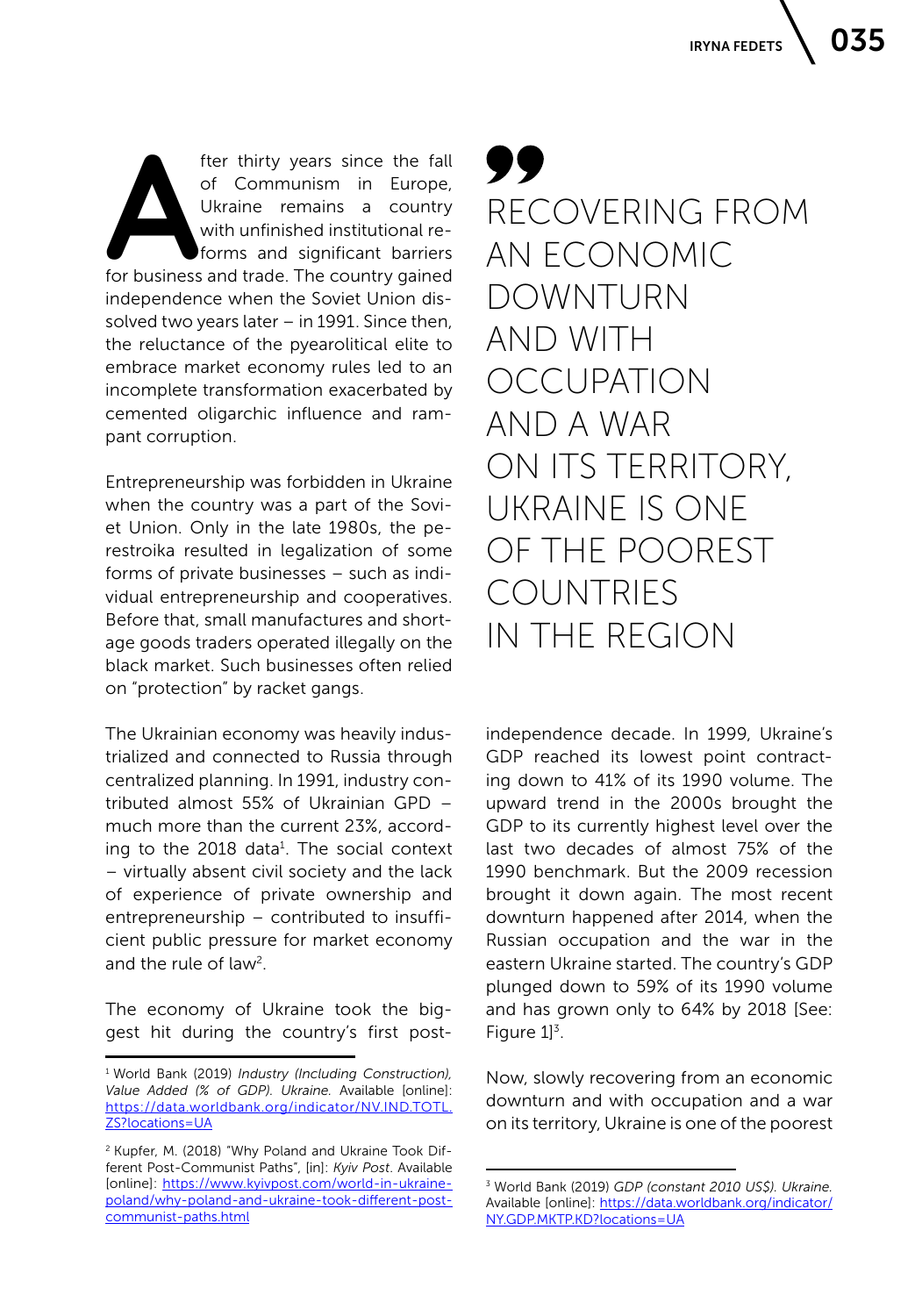

Figure 1: GPD in Ukraine in constant 2010 US dollars [percentage to 1990]

countries in the region. The World Bank estimates that with the current growth rate, it will take Ukraine more than fifty years to reach the income levels of today's Poland<sup>4</sup>. The country's growth could be accelerated if it overcame the bureaucracy and corruption that restrict doing business and affect competitiveness. To achieve this, Ukraine needs to conduct institutional reforms that counter vested interests, while Ukrainian society should demand tangible transformations from political leadership.

#### POPULIST POLICIES

Unlike in the neighboring EU countries, economic reforms and liberalization did not take off in Ukraine right after regaining independence.. The reasons

for such a situation may be found in political infighting (the then president, Leonid Kuchma, and the parliament opposed each other) as well as in the lack of public consensus about the necessity of the transition to the market economy. The decision makers were unwilling to undertake unpopular reforms that would bring systemic changes to the economy and would go against deep-rooted social expectations about state control over land and enterprises<sup>5</sup>. In addition, the growing influence of financial industrial groups that would later transform into state capture by oligarchs was shaping the distorted economic system with special conditions for businesses with political ties<sup>6</sup>.

Source: World Bank

<sup>4</sup> World Bank (2019) *Ukraine. Special Focus Note. Tapping Ukraine's Growth Potential*, May 23. Available [online]: [http://pubdocs.worldbank.org/en/927141](http://pubdocs.worldbank.org/en/927141 558601581077/Ukraine-Special-Focus-Note-Spring-2019-en.pdf) [558601581077/Ukraine-Special-Focus-Note-Spring-](http://pubdocs.worldbank.org/en/927141 558601581077/Ukraine-Special-Focus-Note-Spring-2019-en.pdf)[2019-en.pdf](http://pubdocs.worldbank.org/en/927141 558601581077/Ukraine-Special-Focus-Note-Spring-2019-en.pdf)

<sup>5</sup> Ishaq, M. (1996) *The Ukrainian Economy and the Pro*cess of Reform: An Overview. Available [online]: [htt](https://www2.hw.ac.uk/sml/downloads/cert/wpa/1996/dp9616.pdf)[ps://www2.hw.ac.uk/sml/downloads/cert/wpa/1996/](https://www2.hw.ac.uk/sml/downloads/cert/wpa/1996/dp9616.pdf) [dp9616.pdf](https://www2.hw.ac.uk/sml/downloads/cert/wpa/1996/dp9616.pdf)

<sup>6</sup> Balabushko, O., Betliy, O., Movchan, V., Piontkivsky, R., and M. Ryzhenkov (2018) *Crony Capitalism in Ukraine.*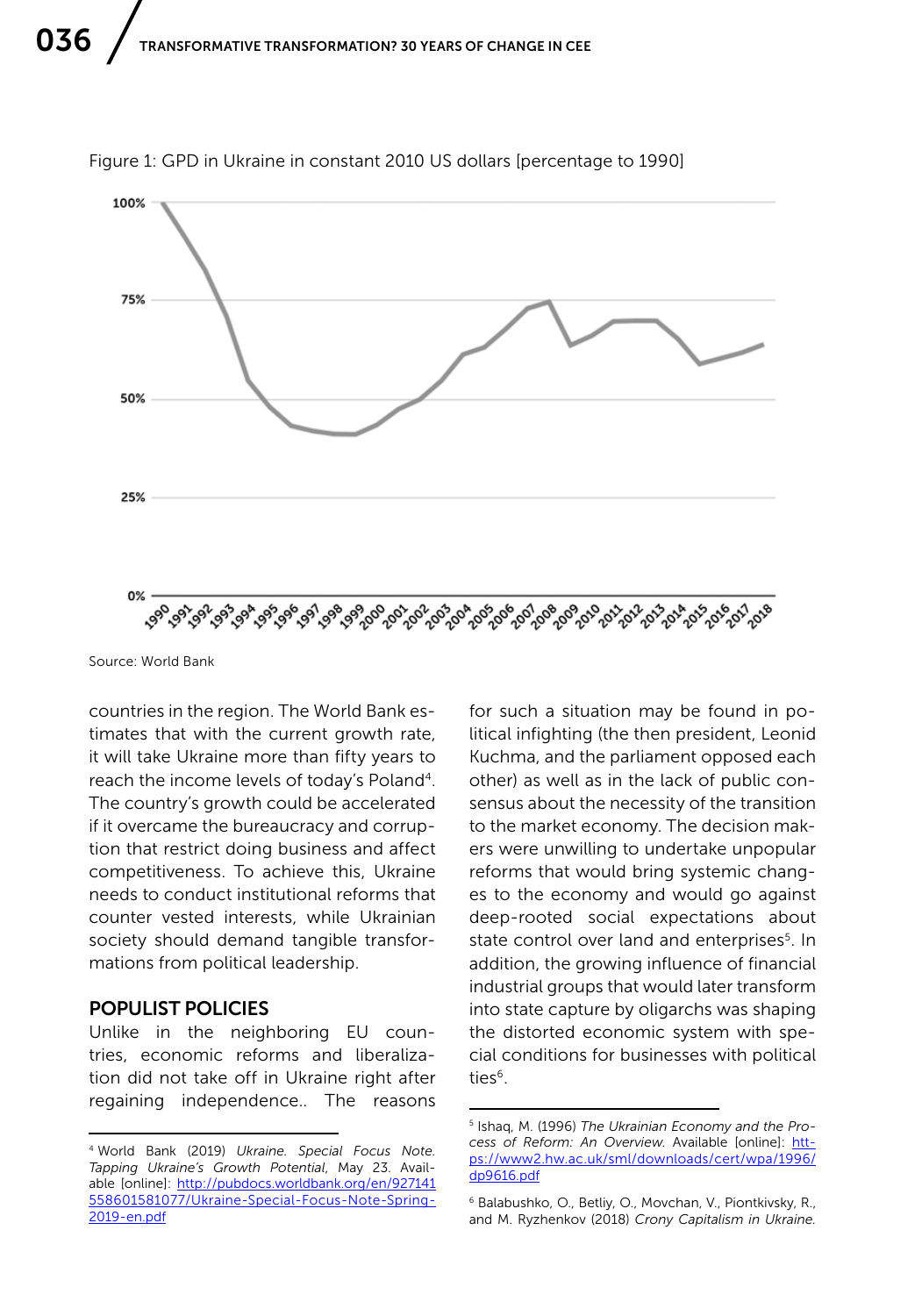037 IRYNA FEDETS

# 99 PUBLIC POLICY IN UKRAINE DID LITTLE TO ENCOURAGE SMALL AND MEDIUM ENTERPRISE GROWTH

The government subsidized certain sectors at taxpayers' expense – including underpriced energy. These were mainly traditional industries that relied on cheap raw materials and, due to global conjuncture, did not require diversification and modernization. With favorable conditions for these products on foreign markets and the fact that the enterprises in these sectors were owned by financial groups with political influence, public policy in Ukraine did little to encourage small and medium enterprise growth.

The populist policies went hand in hand with restrictions and discretion towards businesses. Complicated and limiting regulations did not allow businesses to grow, operate freely, and enter foreign markets, while unequal treatment of businesses of different sectors or ownership cultivated corruption and gave rise to an oligarchic economy.

#### PRICE REGULATIONS

Ukrainian government reacted to high inflation in the 1990s by "manually" regulating prices and salaries, instead of ensuring the central bank's independence and sound monetary policy<sup>7</sup>. Prices for certain commodities – coal, oil, electric energy and heating, transport services, and others – were capped, followed by price limits on some types of bread, fruit, and vegetables, as well as gas and running water.

Forced to pay much more for gas and coal than households, businesses financed the subsidized domestic prices. In mid-1990s, the Ukrainian government eliminated markup restrictions on a wide range of products. Yet, gas prices for households remained heavily subsidized, which created opportunities for arbitrage – a corruption scheme where regional gas distribution companies resell the low-priced gas that was allocated for households to industrial consumers for higher prices<sup>8</sup>. In addition, Ukraine's reliance on relatively cheaper Russian gas gave Russia political leverage over Ukraine, and did not encourage enterprises and households to increase their energy efficiency.

Ukraine substantially increased gas prices for private consumers only in 2018 in order to meet the conditions of the International Monetary Fund (IMF) under the new Stand-By Agreement<sup>9</sup>. However, unlike liberalized prices for industrial consumers, the

*Relationship between Political Connectedness and Firms' Performance*. Available [online]: [http://documents.world](http://documents.world bank.org/curated/en/494271528822739302/pdf/WPS 8471.pdf) [bank.org/curated/en/494271528822739302/pdf/WPS](http://documents.world bank.org/curated/en/494271528822739302/pdf/WPS 8471.pdf) [8471.pdf](http://documents.world bank.org/curated/en/494271528822739302/pdf/WPS 8471.pdf)

<sup>7</sup> Vox Ukraine (2016) *Bad Decisions: How to Build the*  Poorest Country in Europe. Available [online]: [https://](https://voxukraine.org/longreads/poor-country/index_en.html) [voxukraine.org/longreads/poor-country/index\\_en.html](https://voxukraine.org/longreads/poor-country/index_en.html)

<sup>&</sup>lt;sup>8</sup> Saha, S. and I. Zaslavskiy (2019) "Cleaning Up Ukraine's Energy Sector", [in]: *The American Interest*. Available [online]: [https://www.the-american-interest.com/2019/](https://www.the-american-interest.com/2019/ 01/31/cleaning-up-ukraines-energy-sector/) [01/31/cleaning-up-ukraines-energy-sector/](https://www.the-american-interest.com/2019/ 01/31/cleaning-up-ukraines-energy-sector/)

<sup>&</sup>lt;sup>9</sup> Zinets, N. and M. Williams, (2018) "Ukraine Secures New \$3.9 Billion IMF Deal after Gas Price Hike", [in]: *Re*uters. Available [online]: [https://www.reuters.com/arti](https://www.reuters.com/article/us-ukraine-imf-gas/ukraine-secures-new-3-9-billion-imf-deal-after-gas-price-hike-idUSKCN1MT2J6)[cle/us-ukraine-imf-gas/ukraine-secures-new-3-9-bil](https://www.reuters.com/article/us-ukraine-imf-gas/ukraine-secures-new-3-9-billion-imf-deal-after-gas-price-hike-idUSKCN1MT2J6)[lion-imf-deal-after-gas-price-hike-idUSKCN1MT2J6](https://www.reuters.com/article/us-ukraine-imf-gas/ukraine-secures-new-3-9-billion-imf-deal-after-gas-price-hike-idUSKCN1MT2J6)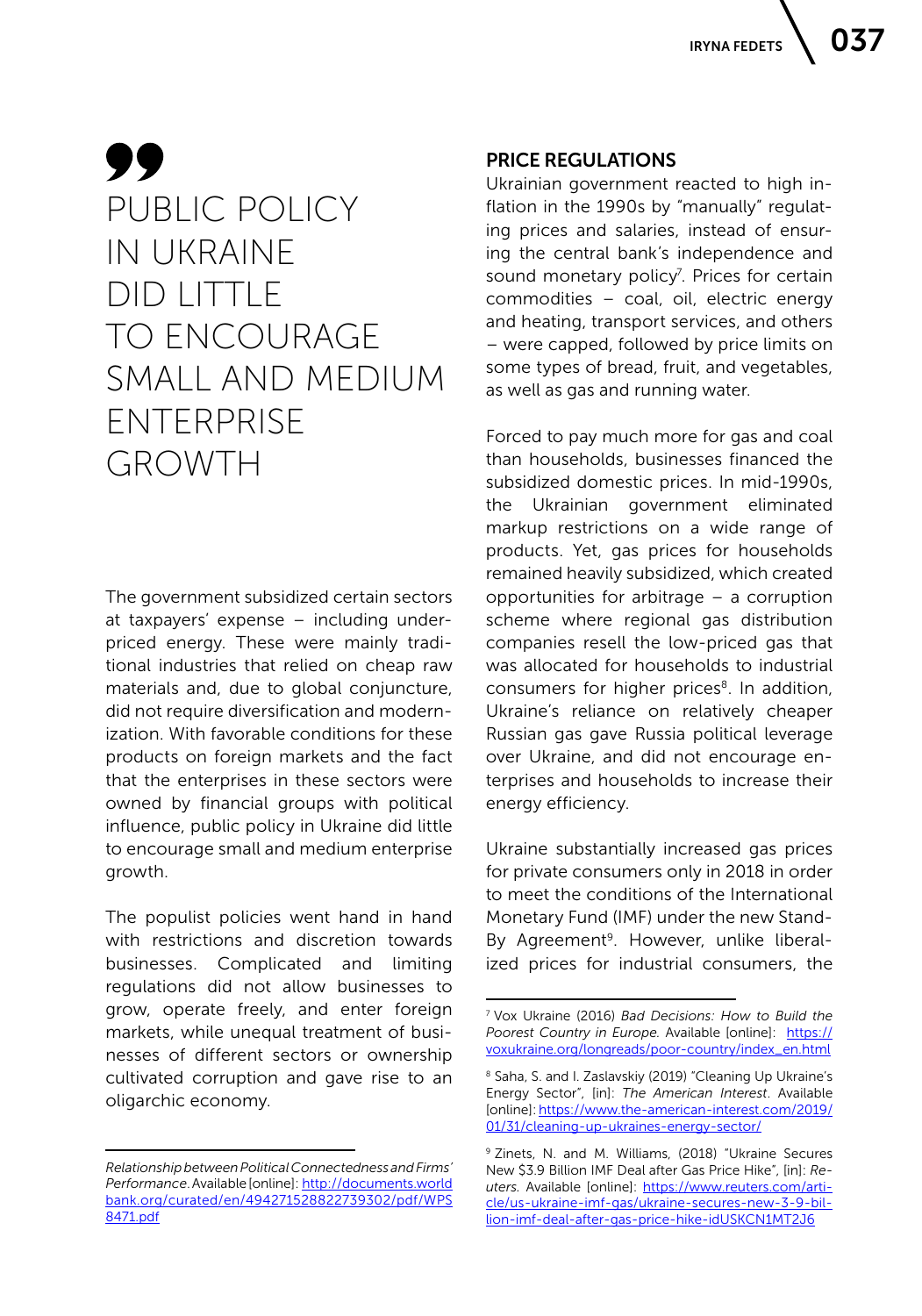household gas prices still have not reached import parity and are regulated by the public service obligations adopted by Ukrainian government that set a price cap for the household price. Should the market gas prices rise above the maximum price for households in Ukraine, this again will give room for illicit trading.

In addition, the government of Ukraine had regulated prices for food products since 1996. A maximum trade margin was set for a range of products, such as flour, bread, sugar, beef, milk, cheese, and sour cream, among others. The government also required businesses to declare changes in their wholesale prices for specific sorts of milk, butter, meat, and other products, and determined upper profit margins for production of flour, "socially important" types of bread<sup>10</sup> and baby food.

This policy restricted businesses and distorted market competition. Ukraine's Ministry of Economic Development and Trade found that the prices for state-regulated food products had grown by 20% faster from 2003 to 2013 than other, unregulated, products $11$ . This state regulation of food prices was temporarily discontinued in 2016 and completely abandoned only in 201712.

99 TODAY, THE LARGE SOE SECTOR REMAINS AN AREA OF UNFINISHED REFORM AND A SOURCE OF RENT-SEEKING AND STATE CAPTURE IN UKRAINE.

#### PRIVATIZATION PROBLEMS

Another instance of restricted access to capital and limitation of property rights was privatization through assets certificates setting privileges for specific social groups: managers and employees of the enterprises. They had a primary right to buy out shares<sup>13</sup>. Meanwhile, owners of the privatization certificates could not sell them for cash. Therefore, potential investors were not permitted to buy certificates from citizens on the secondary market<sup>14</sup>. As a result, the control over previously state-owned enterprises (SOEs) was mostly transferred to their managers.

Today, the large SOE sector remains an area of unfinished reform and a source of

<sup>10</sup> Several sorts of bread designated by the government. For details see: *Resolution of the Cabinet of Ministers of Ukraine #1548 of December 25, 1996 On Establishing the Powers of Executive Bodies and of City Councils' Executive Bodies to Regulate Prices (Tariffs)*. Available [online]: [https://zakon.](https://zakon.rada.gov.ua/laws/show/1548-96-%D0%BF/ed2017 0617 (the version of June 17, 2017 before the cancellation of price controls) [in Ukrainian]) [rada.gov.ua/laws/show/1548-96-%D0%BF/ed2017](https://zakon.rada.gov.ua/laws/show/1548-96-%D0%BF/ed2017 0617 (the version of June 17, 2017 before the cancellation of price controls) [in Ukrainian]) [0617 \(the version of June 17, 2017 before the cancella](https://zakon.rada.gov.ua/laws/show/1548-96-%D0%BF/ed2017 0617 (the version of June 17, 2017 before the cancellation of price controls) [in Ukrainian])[tion of price controls\) \[in Ukrainian\]](https://zakon.rada.gov.ua/laws/show/1548-96-%D0%BF/ed2017 0617 (the version of June 17, 2017 before the cancellation of price controls) [in Ukrainian])

<sup>&</sup>lt;sup>11</sup> Ministry of Economic Development and Trade of Ukraine (2016) *Debureaucratization of Regulation of Food Prices (Amendments to CMU Resolution #1548)*. Available [online]: [https://issuu.com/mineconomdev/](https://issuu.com/mineconomdev/docs/1548_update [in Ukrainian]) [docs/1548\\_update \[in Ukrainian\]](https://issuu.com/mineconomdev/docs/1548_update [in Ukrainian])

<sup>12</sup> The Cabinet of Ministers of Ukraine (2017) *The Government Abolished State Regulation of Prices For Food and Services in The Markets.* Available [online]: [https://](https://www.kmu.gov.ua/ua/news/250054696 [in Ukrainian]) [www.kmu.gov.ua/ua/news/250054696 \[in Ukrainian\]](https://www.kmu.gov.ua/ua/news/250054696 [in Ukrainian])

<sup>13</sup> CASE Ukraine (2007) *Conditions for Finishing Privati*zation in Ukraine. Available [online]: [http://c-e-d.info/](http://c-e-d.info/img/pdf/111_Russian_Full_With_Cover.pdf [in Ukrainian]) [img/pdf/111\\_Russian\\_Full\\_With\\_Cover.pdf \[in Ukrain](http://c-e-d.info/img/pdf/111_Russian_Full_With_Cover.pdf [in Ukrainian])[ian\]](http://c-e-d.info/img/pdf/111_Russian_Full_With_Cover.pdf [in Ukrainian])

<sup>14</sup> Vox Ukraine (2016) *Bad Decisions: How to Build the Poorest Country in Europe.* Available [online]: [https://](https://voxukraine.org/longreads/poor-country/index_en.html) [voxukraine.org/longreads/poor-country/index\\_en.html](https://voxukraine.org/longreads/poor-country/index_en.html)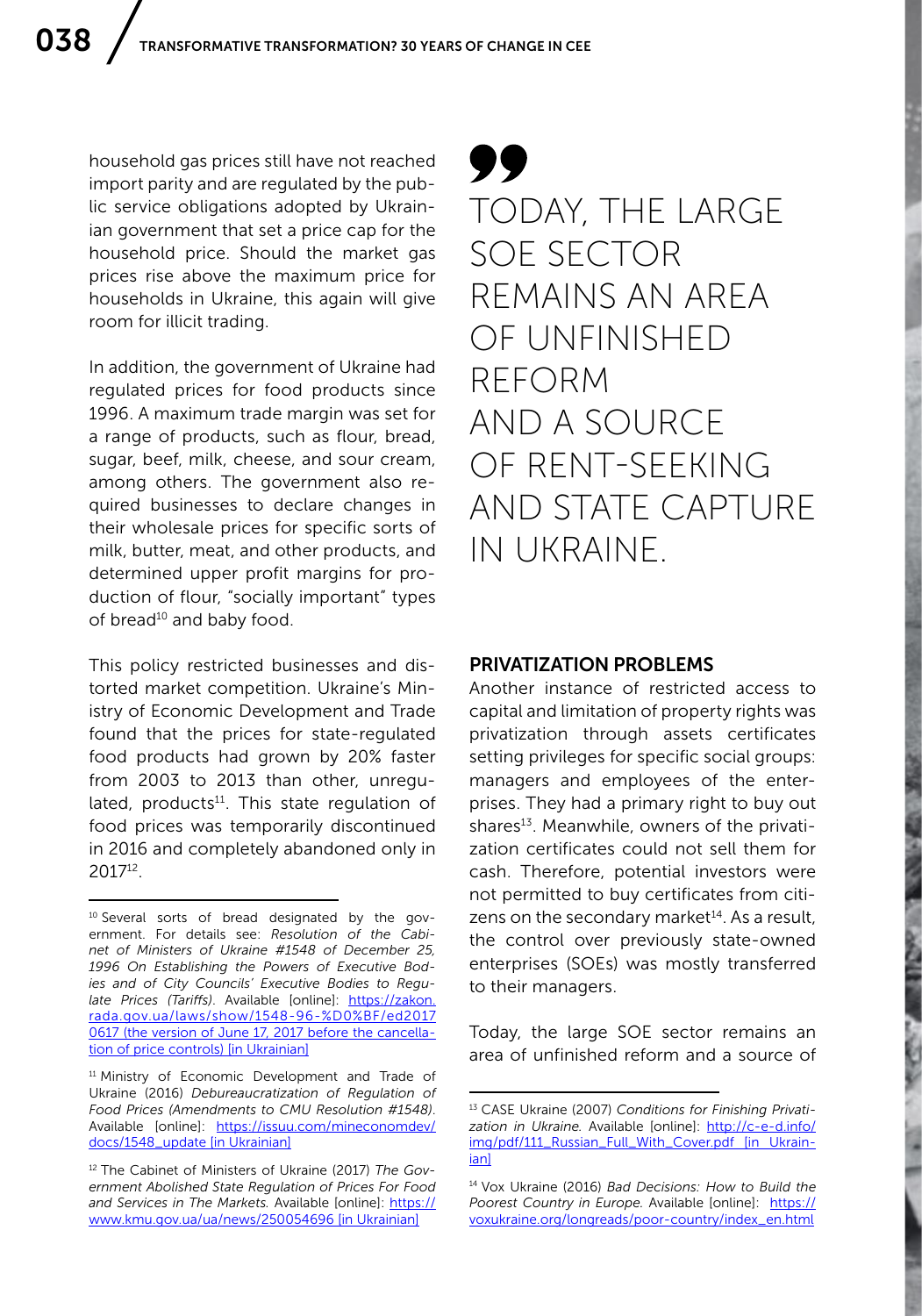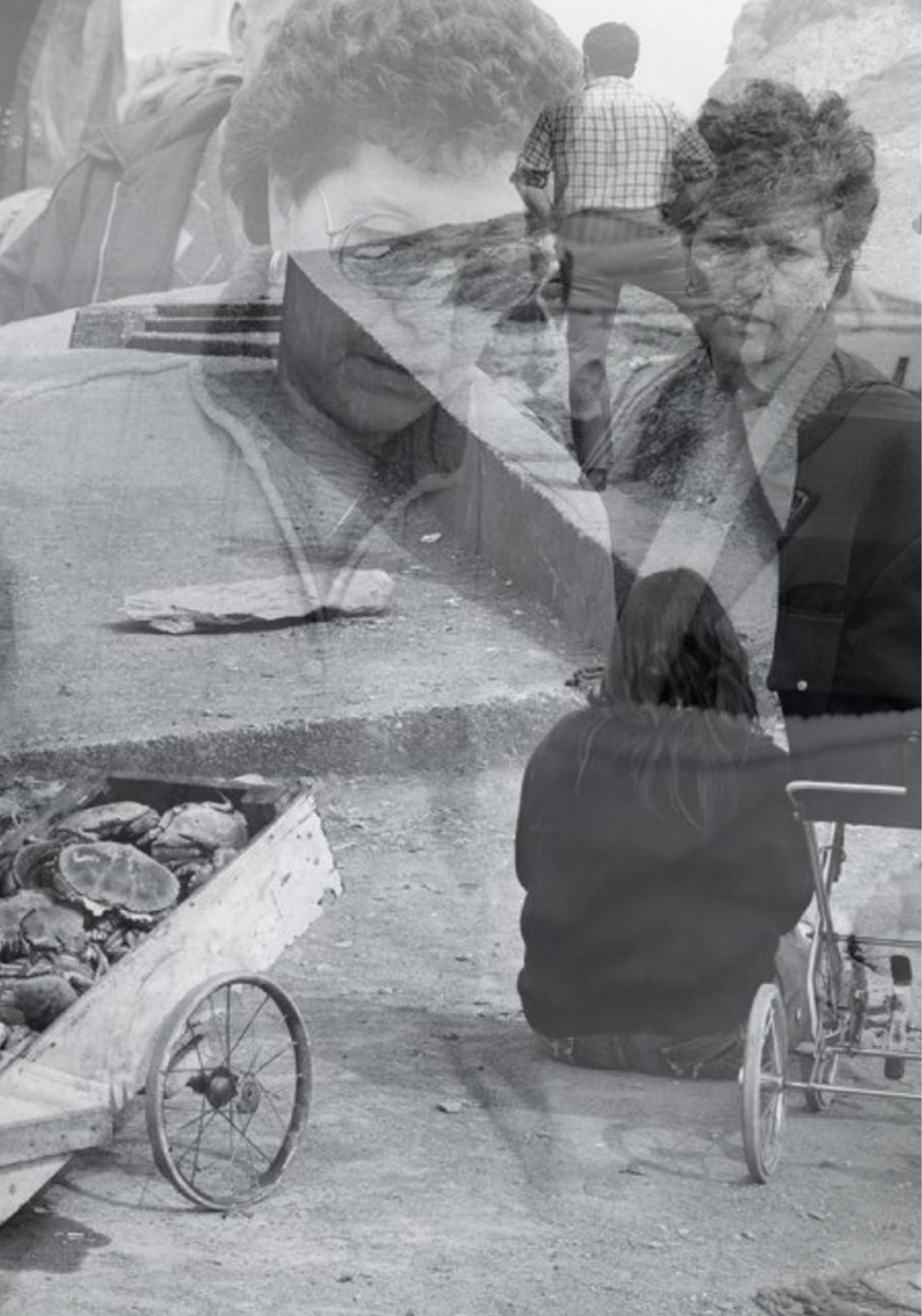rent-seeking and state capture in Ukraine. The National Anti-Corruption Bureau of Ukraine (NABU) reports that corruption schemes their detectives investigate at SOEs are mostly implemented by purchasing goods or services at inflated prices, and by selling their products at a reduced price.

Ukraine has made steps towards the privatization of its remaining 3,000+ SOEs in 2018 by adopting the law to classify them into large and small ones, and to set clear privatization procedures<sup>15</sup>. However, the actual revenues from privatization have fallen far short from the projected ones. By mid-2019, the state budget received only 1.6% of the proceeds planned for the entirety 2019; in 2018, the proceeds were only 2% of the expected revenues<sup>16</sup>.

A key obstacle to SOE privatization is the insufficient demand. Additionally, as the government admits, the lack of an organizational capacity of the public administration to prepare the units for sale is another considerable problem (the preparation requires financial expertise and human resources that are not available)<sup>17</sup>.

Moreover, due to recent developments, the efforts to combat corruption at SOEs are likely to meet a legal impasse. Specifically, in 2019, the Constitutional Court of Ukraine deprived NABU of the authority to invalidate illegal agreements by SOEs in  $C$ ourt $18$ 

#### (UN)FREE ECONOMIC ZONES

By the mid-2000s, several free economic zones were set and operated in Ukraine. They proved to be inefficient, nontransparent, and distorted economic opportunities in favor of selected businesses. Declared as instruments for attracting investment and boosting economic growth, the zones brought in about eight times less capital than intended and created about three times fewer jobs than planned.

Most of the invested funds came from domestic companies<sup>19</sup>. In addition to low efficiency, special economic zones were venues for tax evasion and duty free imports. And, as investment projects were subject to approval by public officials, such zones created opportunities for corruption<sup>20</sup>.

#### LAND OWNERSHIP: STILL RESTRICTED

Still today, Ukraine prohibits sale of agricultural land, which hinders the country's citizens to use their land as property. It also prevents private individuals and businesses from receiving adequate payment for selling or renting out land plots and to use land as collateral for loans. The moratorium has been in effect since 2001, when it was adopted by the Ukrainian parliament as a temporary step to prevent land sales

<sup>15</sup> Bedratenko, O. (2018) "Ukraine Is Serious about Privatization This Time", [in]: *Atlantic Council*. Available [online]: [https://www.atlanticcouncil.org/blogs/ukrainealert/](https://www.atlanticcouncil.org/blogs/ukrainealert/ukraine-is-serious-about-privatization-this-time) [ukraine-is-serious-about-privatization-this-time](https://www.atlanticcouncil.org/blogs/ukrainealert/ukraine-is-serious-about-privatization-this-time)

<sup>16</sup> Ministry of Finance of Ukraine (2019) *Budget in The First Half of 2019: Challenges and Liquidity Management.*  Press release. Available [online]: [https://www.minfin.](https://www.minfin.gov.ua/news/view/biudzhet-v-pershii-polovyni--roku-vyklyky-i-upravlinnia-likvidnistiu?category=novini-ta-media&fbclid=IwAR0l3b_LUHhEtW-2oyHOwNyBoa3uciLPsOBvG9CtttuY320niqOh43x1Jx8) [gov.ua/news/view/biudzhet-v-pershii-polovyni--roku](https://www.minfin.gov.ua/news/view/biudzhet-v-pershii-polovyni--roku-vyklyky-i-upravlinnia-likvidnistiu?category=novini-ta-media&fbclid=IwAR0l3b_LUHhEtW-2oyHOwNyBoa3uciLPsOBvG9CtttuY320niqOh43x1Jx8)[vyklyky-i-upravlinnia-likvidnistiu?category=novini-ta](https://www.minfin.gov.ua/news/view/biudzhet-v-pershii-polovyni--roku-vyklyky-i-upravlinnia-likvidnistiu?category=novini-ta-media&fbclid=IwAR0l3b_LUHhEtW-2oyHOwNyBoa3uciLPsOBvG9CtttuY320niqOh43x1Jx8)[media&fbclid=IwAR0l3b\\_LUHhEtW-2oyHOwNyBoa3u](https://www.minfin.gov.ua/news/view/biudzhet-v-pershii-polovyni--roku-vyklyky-i-upravlinnia-likvidnistiu?category=novini-ta-media&fbclid=IwAR0l3b_LUHhEtW-2oyHOwNyBoa3uciLPsOBvG9CtttuY320niqOh43x1Jx8)[ciLPsOBvG9CtttuY320niqOh43x1Jx8](https://www.minfin.gov.ua/news/view/biudzhet-v-pershii-polovyni--roku-vyklyky-i-upravlinnia-likvidnistiu?category=novini-ta-media&fbclid=IwAR0l3b_LUHhEtW-2oyHOwNyBoa3uciLPsOBvG9CtttuY320niqOh43x1Jx8) [in Ukrainian]

<sup>17</sup> Ekonomichna Pravda (2019) *Nobody Wants to Take Most of the Big Privatization Objects – Ministry of Economic Development and Trade. Available [online]: [htt](https://www.epravda.com.ua/news/2019/01/27/644698/)*[ps://www.epravda.com.ua/news/2019/01/27/644698/](https://www.epravda.com.ua/news/2019/01/27/644698/) [in Ukrainian]

<sup>18</sup> National Anti-Corruption Bureau of Ukraine (2019) *Constitutional Court of Ukraine Eliminated an Effective Tool for Liquidation of Corruption Schemes at State Enterprises.* Press release. Available [online]: [https://nabu.](https://nabu.gov.ua/en/novyny/constitutional-court-ukraine-eliminated-effective-tool-liquidation-corruption-schemes-state) [gov.ua/en/novyny/constitutional-court-ukraine-elimi](https://nabu.gov.ua/en/novyny/constitutional-court-ukraine-eliminated-effective-tool-liquidation-corruption-schemes-state)[nated-effective-tool-liquidation-corruption-schemes](https://nabu.gov.ua/en/novyny/constitutional-court-ukraine-eliminated-effective-tool-liquidation-corruption-schemes-state)[state](https://nabu.gov.ua/en/novyny/constitutional-court-ukraine-eliminated-effective-tool-liquidation-corruption-schemes-state)

<sup>19</sup> Vox Ukraine (2016) *Bad Decisions: How to Build the*  Poorest Country in Europe. Available [online]: [https://](https://voxukraine.org/longreads/poor-country/index_en.html) [voxukraine.org/longreads/poor-country/index\\_en.html](https://voxukraine.org/longreads/poor-country/index_en.html)

<sup>20</sup> The World Bank (2005) *The Debate on Elimination of Free Enterprise Zones in Ukraine.* Available [online]: [http://siteresources.worldbank.org/INTUKRAI](http://siteresources.worldbank.org/INTUKRAINE/147271-1089983407712/20757196/FreezonesEng.pdf) [NE/147271-1089983407712/20757196/FreezonesEng.pdf](http://siteresources.worldbank.org/INTUKRAINE/147271-1089983407712/20757196/FreezonesEng.pdf)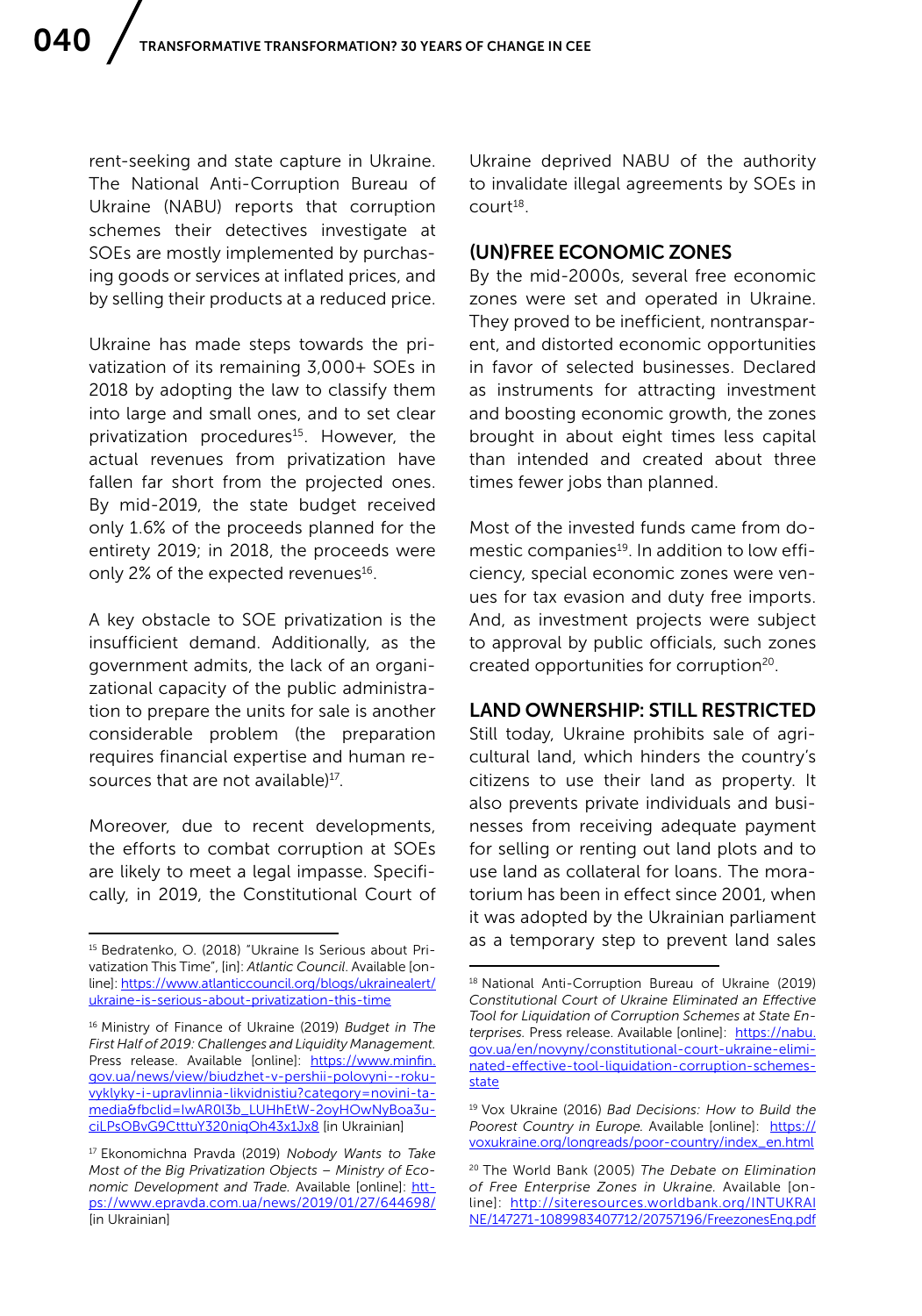until the necessary legislative framework for the land market was ready<sup>21</sup>.

According to World Bank estimations<sup>22</sup>, the Ukrainian economy loses USD 15 bn of annual output due to reduced agricultural productivity caused by the prohibition of land sale. Lifting the moratorium would increase Ukraine's annual GDP by about 1.5 percentage points, according to the World Bank data, and would dramatically increase public revenue both from the sale of the state-owned land as well as from land leases.

Currently, the land market legislation has not been adopted and the ban is still in place, which results in unofficial sales deals and low land prices $23$ .

## BUSINESS CLIMATE AND DEREGULATION

Entrepreneurship had been heavily regulated in Ukraine over the post-Soviet period.

In 2013, due to administrative and trade barriers, paired with high amounts of time and money needed to comply with regulatory requirements, Ukraine was placed in the 137th position in the World Bank's *Doing Business Report* (DBR)<sup>24</sup>.

In 2019, the country moved up to the 71<sup>st</sup> rank thanks to simplifying key administrative procedures. The government allowed online business registration, improved the regulation of limited and additional liability companies, giving them more rights to run their own business, canceled several permits related to construction, and made steps towards deregulation in a number of specific sectors (such as oil and gas, transport, and telecommunications)<sup>25</sup>.

Moreover, Ukraine simplified the registration of medicines, which reduced the time they enter the Ukrainian market from ninety days to just seventeen<sup>26</sup>. In addition to registering businesses, it is possible to pay taxes and obtain different certificates online – for example, those that provide information on taxpayer status and land ownership. Overall, the number of government services available online exceeds sixty<sup>27</sup>.

However, some barriers of doing business remain unresolved. In regards to the electricity grid, Ukraine ranks 135<sup>th</sup> in the 2019 DBR. When it comes to resolving insolvency, it holds the  $145<sup>th</sup>$  position. These procedures remain costly and timeconsuming for businesses<sup>28</sup>. The reform of labor regulations is overdue in Ukraine as

 $21$  Yaroshchuk, O. (2016) "15 Years of the Moratorium -Will the Land Market Reform Finally Be Completed?", [in]: AgroPolit.com. Available [online]: [https://agropolit.](https://agropolit.com/spetsproekty/167-15-rokiv-moratoriyu-chi-zakinchitsya-nareshti-zemelna-reforma) [com/spetsproekty/167-15-rokiv-moratoriyu-chi-zak](https://agropolit.com/spetsproekty/167-15-rokiv-moratoriyu-chi-zakinchitsya-nareshti-zemelna-reforma)[inchitsya-nareshti-zemelna-reforma](https://agropolit.com/spetsproekty/167-15-rokiv-moratoriyu-chi-zakinchitsya-nareshti-zemelna-reforma) [in Ukrainian]

<sup>22</sup> Kahkonen, S. (2017) "Ukraine Can Boost Annual Output by US\$15 Billion with Land Reform", [in]: *The World Bank. Opinion*. Available [online]: [https://www.world](https://www.worldbank.org/en/news/opinion/2017/10/02/ukraine-can-boost-annual-output-us15-billion-with-land-reform)[bank.org/en/news/opinion/2017/10/02/ukraine-can](https://www.worldbank.org/en/news/opinion/2017/10/02/ukraine-can-boost-annual-output-us15-billion-with-land-reform)[boost-annual-output-us15-billion-with-land-reform](https://www.worldbank.org/en/news/opinion/2017/10/02/ukraine-can-boost-annual-output-us15-billion-with-land-reform)

<sup>23</sup> CASE Ukraine (2016) "25 Years of Schemes and Losses. What Land Sales Moratorium Did to Us", [in]: *Ekonomichna Pravda.* Available [online]: [https://www.](https://www.epravda.com.ua/publications/2016/07/13/598945/) [epravda.com.ua/publications/2016/07/13/598945/](https://www.epravda.com.ua/publications/2016/07/13/598945/) [in **Ukrainianl** 

<sup>24</sup> The World Bank (2013) *Doing Business 2013. Smarter Regulations for Small and Medium-Size Enterprises.* Available [online]: [https://www.doingbusiness.org/en/](https://www.doingbusiness.org/en/reports/global-reports/doing-business-2013) [reports/global-reports/doing-business-2013](https://www.doingbusiness.org/en/reports/global-reports/doing-business-2013)

<sup>25</sup> NGO "Internews-Ukraine" (2017) *The Reforms Guide. Deregulation and Entrepreneurship Development.*  Available [online]: [http://reformsguide.org.ua/analytics/](http://reformsguide.org.ua/analytics/deregulation-and-entrepreneurship-development/) [deregulation-and-entrepreneurship-development/](http://reformsguide.org.ua/analytics/deregulation-and-entrepreneurship-development/)

<sup>26</sup> Ministry of Health of Ukraine (2017) *Medicines Registration Procedure Simplified: Effective Drugs Will Arrive to Ukraine over 17 Days*. Press release. Available [online]: [http://moz.gov.ua/article/news/efektivni-preparati](http://moz.gov.ua/article/news/efektivni-preparati-z%60javljatimutsja-v-ukraini-za-17-dniv)[z%60javljatimutsja-v-ukraini-za-17-dniv](http://moz.gov.ua/article/news/efektivni-preparati-z%60javljatimutsja-v-ukraini-za-17-dniv) [in Ukrainian]

<sup>27</sup> Nekrasov, V. (2019) "11 Most Popular Electronic Government Services for Business", [in]: *Ekonomichna Pravda*. Available [online]: [https://www.epravda.com.ua/](https://www.epravda.com.ua/publications/2019/06/26/649088/) [publications/2019/06/26/649088/](https://www.epravda.com.ua/publications/2019/06/26/649088/) [in Ukrainian]

<sup>28</sup> The World Bank (2019) *Doing Business 2019. Ukraine Economy Profile.* Available [online]: [https://www.doing](https://www.doingbusiness.org/content/dam/doingBusiness/country/u/ukraine/UKR.pdf)[business.org/content/dam/doingBusiness/country/u/](https://www.doingbusiness.org/content/dam/doingBusiness/country/u/ukraine/UKR.pdf) [ukraine/UKR.pdf](https://www.doingbusiness.org/content/dam/doingBusiness/country/u/ukraine/UKR.pdf)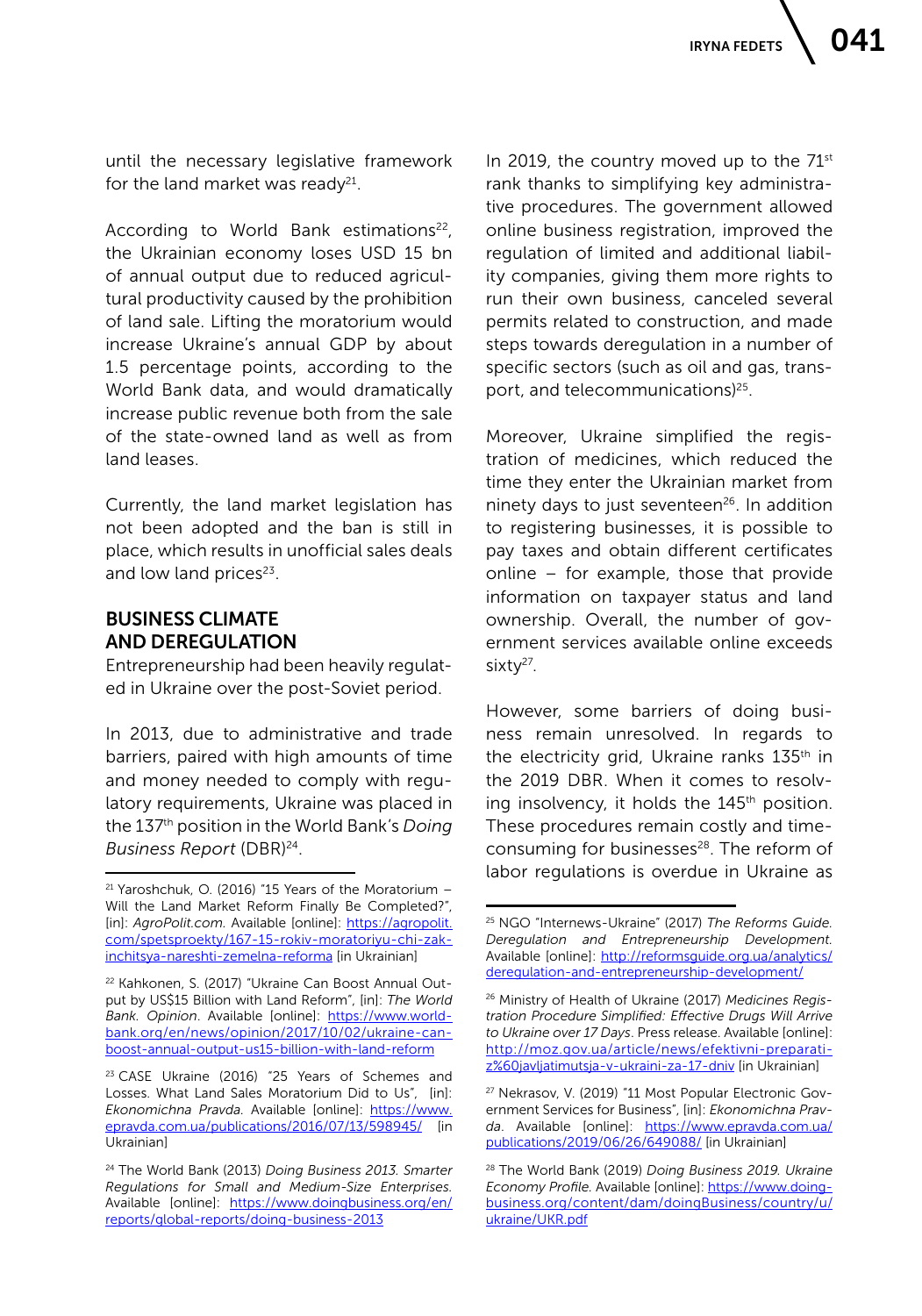99 ENTREPRENEURSHIP HAD BEEN HEAVILY REGULATED IN UKRAINE OVER THE POST-SOVIET PERIOD

outdated and inflexible legislation prevents businesses from using market instruments like equity-based compensation plans for employee motivation and limits the grounds for employee dismissal<sup>29</sup>.

The government also severely increased fines for labor law violations. In 2019, a fine for hiring an employee without a job contract may reach more than UAH 125,000 (about USD 5,000), while a fine for not allowing a government official to inspect a business for violations of the labor law may be as high as UAH 417,000 (about USD 17,000)<sup>30</sup>. Noteworthy is the fact that the size of these fines directly depends on minimum wages – i.e. by increasing the size of the minimum wage, the government not only affects the decisions of businesses regarding employment and employee

compensation, but increases the burdensome fines they have to pay.

#### STATE INSPECTIONS REVISITED

Sporadic and unwarranted inspections of businesses by government control agencies had been a major business impediment. In particular, small and medium enterprises (SMEs) spent a significant amount of time being inspected by state officials. As the control bodies have the discretion to decide which businesses to inspect and what violations to look for, the inspections were susceptible to corruption.

The Business Ombudsman Council is the consulting and advisory body in Ukraine that investigates complaints from businesses regarding violations of their rights by government institutions and agencies. One of the Council's 2018 reports lists key issues related to state supervision that negatively affected business climate<sup>31</sup>. These issues included: undefined scope of supervisory functions of control bodies, which results in duplication of these powers and dual burden on business, as well as these bodies' focus on identifying and imposing sanctions, rather than preventing offences.

In 2014, the new Parliament of Ukraine reacted to this problem by enacting a moratorium on business inspections that was aimed at decreasing administrative costs for businesses and corruption. However, since 2015, more and more government agencies were exempted from the moratorium and only businesses earning up to UAH 20 m per year (about USD 0.8 m) were relieved from inspections.

<sup>29</sup> American Chamber of Commerce Ukraine (2019) U*kraine Country Profile 2019.* Available [online]: [http://](http://chamber.ua/Content/Documents/1247607269Country_Profile_2019_EN.pdf) [chamber.ua/Content/Documents/1247607269Country\\_](http://chamber.ua/Content/Documents/1247607269Country_Profile_2019_EN.pdf) [Profile\\_2019\\_EN.pdf](http://chamber.ua/Content/Documents/1247607269Country_Profile_2019_EN.pdf)

<sup>30</sup> State Service of Ukraine for Labor: Ivano-Frankivsk Division (2019) *Clarification on the Amount of Penalties for Violations of Labor and Employment Laws in 2019.* Available [online]: [http://dspif.gov.ua/news/3163](http://dspif.gov.ua/news/3163-rozyasnennya-schodo-rozmru-shtrafv-za-porushennya-zakonodavstva-pro-pracyu-ta-zaynyatst-naselennya-u-2019-roc.html) [rozyasnennya-schodo-rozmru-shtrafv-za-porushenn](http://dspif.gov.ua/news/3163-rozyasnennya-schodo-rozmru-shtrafv-za-porushennya-zakonodavstva-pro-pracyu-ta-zaynyatst-naselennya-u-2019-roc.html)[ya-zakonodavstva-pro-pracyu-ta-zaynyatst-naselenn](http://dspif.gov.ua/news/3163-rozyasnennya-schodo-rozmru-shtrafv-za-porushennya-zakonodavstva-pro-pracyu-ta-zaynyatst-naselennya-u-2019-roc.html)[ya-u-2019-roc.html](http://dspif.gov.ua/news/3163-rozyasnennya-schodo-rozmru-shtrafv-za-porushennya-zakonodavstva-pro-pracyu-ta-zaynyatst-naselennya-u-2019-roc.html) [in Ukrainian]

<sup>31</sup> Business Ombudsman Council (2018) *Systemic Report "Control Over Controllers: Status of Control Bodies Reform Implementation"*. Available [online]: [https://](https://boi.org.ua/media/uploads/system_jan2018/4_2017_sytem_en.pdf) [boi.org.ua/media/uploads/system\\_jan2018/4\\_2017\\_](https://boi.org.ua/media/uploads/system_jan2018/4_2017_sytem_en.pdf) [sytem\\_en.pdf](https://boi.org.ua/media/uploads/system_jan2018/4_2017_sytem_en.pdf)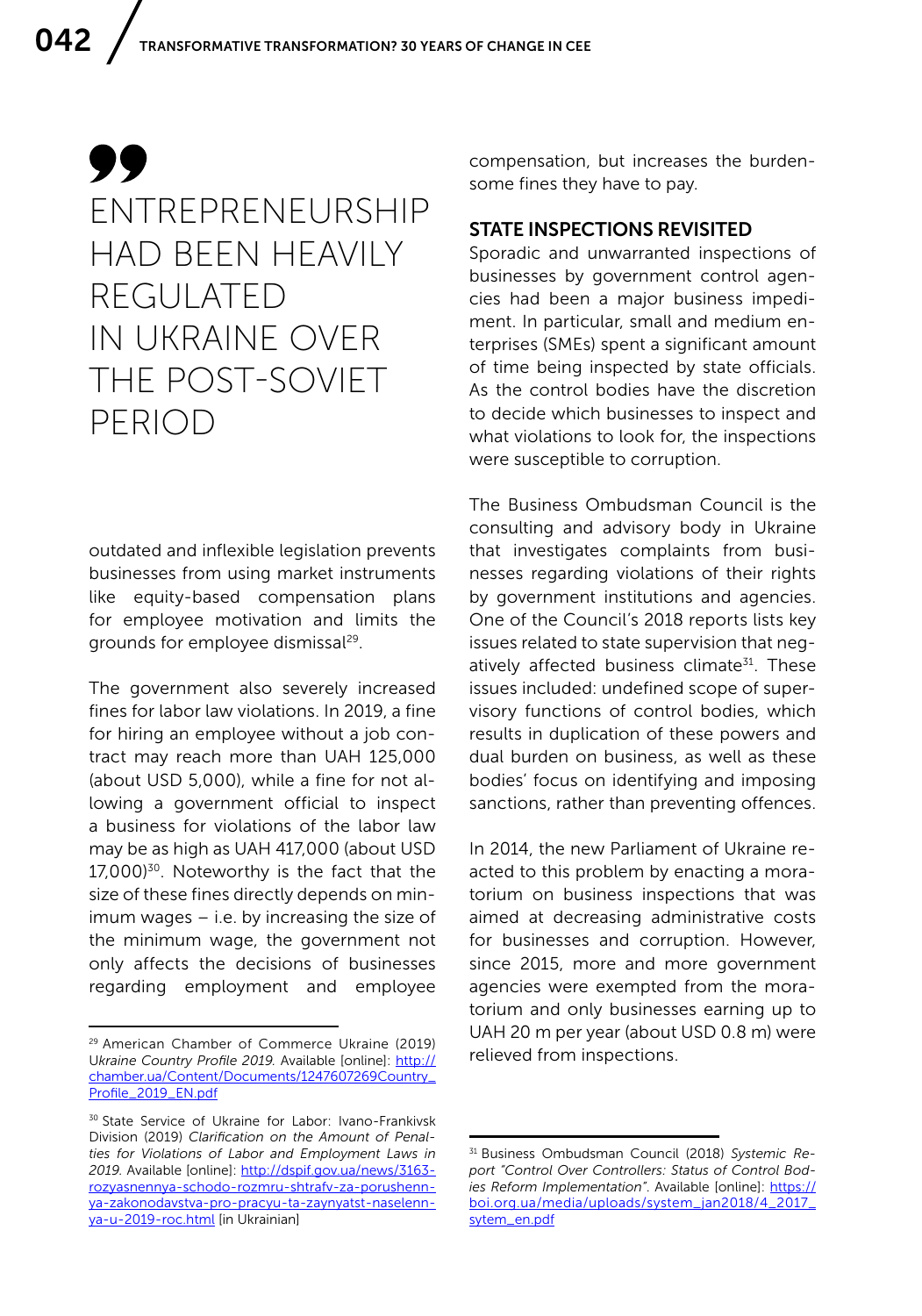Over the years, legislation was changed to introduce a risk-based approach to inspections. The powers of control authorities were delineated more clearly, their responsibility was increased, and the risk criteria for businesses and institutions were outlined. The annual plans of inspections by a number of state supervision bodies are available online<sup>32</sup> so that businesses are informed about the time and purpose of planned inspections.

#### TAXES REMAIN A PROBLEM

A significant part of Ukraine's businesses operated in a shadow economy in the 1990s. This is why the tax burden, including contributions to the underfunded Pension Fund of Ukraine, was being distributed among legal tax-paying businesses and their employees.

To combat the shadow economy and increase the narrow tax base, Ukraine introduced the simplified tax system in 1999 with lower tax rates and less administration. Businesses using the simplified system pay only one tax – instead of several other taxes, such as corporate income tax, personal income tax, and value-added tax<sup>33</sup>. However, similarly to other businesses, those that use the simplified tax system still pay the payroll tax. The simplified tax system was adopted by hundreds of thousands of the country's SMEs, most of them being individual entrepreneurs.

In recent years, reforms were implemented to reduce tax rates and streamline tax administration. Since 2016, the payroll tax

99 WHAT WE NEED IS PRO-COMPETITIVE LEGISLATION THAT WOULD ALLOW MARKET FORCES TO OPERATE AND CHALL FNGFRS TO CONTEST THE INCUMBENTS, AND NOT SPECIFIC REGULATIONS THAT MAKE IT UNPROFITABLE TO EXPAND THE SCALE OF OPERATIONS

rate was decreased almost twofold – from 40% to 22% of the gross earnings, and a flat income tax at 18% was introduced. On the other hand, some taxes and duties were added (real estate tax) or increased (excise duties)34. In addition, Ukraine introduced a 1.5% military tax in 2014 intended to

<sup>32</sup> Better Regulation Delivery Office (2019) *The Plan of Complex Measures of State Supervision (Control) for 2019.* Available [online]: [https://inspections.gov.ua/pro](https://inspections.gov.ua/projects-plans/approve-complex)[jects-plans/approve-complex](https://inspections.gov.ua/projects-plans/approve-complex) [in Ukrainian]

<sup>33</sup> USAID Leadership in Economic Development Program (2105) *Simplified Taxation System in Ukraine: Assessment in the Context of Current Reality.* Available [online]: [http://www.ier.com.ua/files/publications/](http://www.ier.com.ua/files/publications/Books/SSO_IER.pdf [in) [Books/SSO\\_IER.pdf \[in](http://www.ier.com.ua/files/publications/Books/SSO_IER.pdf [in) Ukrainian]

<sup>34</sup> NGO "Internews-Ukraine" (2017) *The Reforms Guide. Tax Reform.* Available [online]: [http://reformsguide.org.](http://reformsguide.org.ua/analytics/tax-reform-2/) [ua/analytics/tax-reform-2/](http://reformsguide.org.ua/analytics/tax-reform-2/)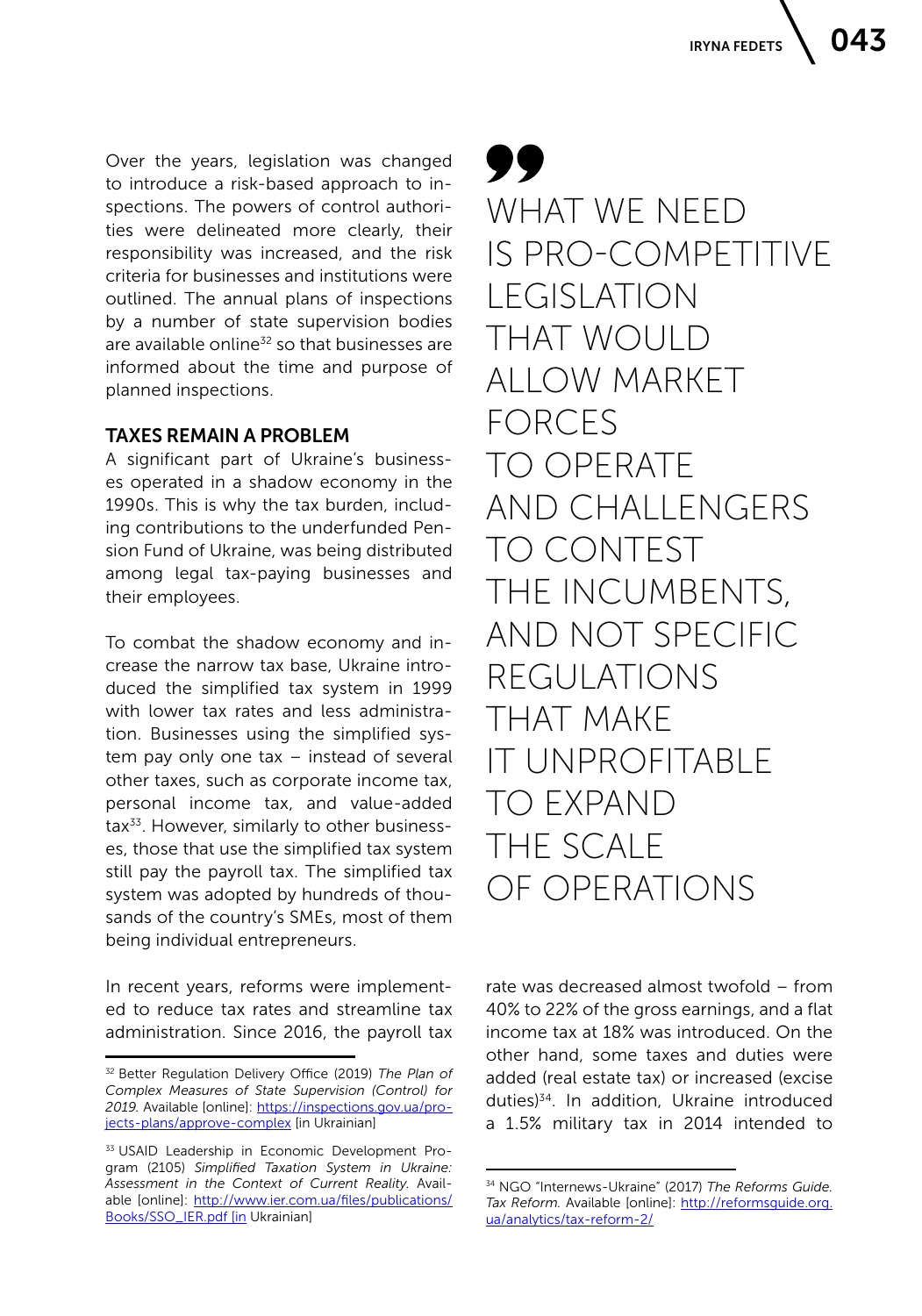

#### Figure 2: Top ten impediments for SMEs in Ukraine

Source: 2016 Annual Business Climate Assessment Survey by the IER as a part of the USAID Leadership for Economic Development (LEV) Program

support the Ukrainian armed forces in the fight against Russian aggression.

In 2017, the previous manual VAT refund mechanism that was prone to delays, corruption, and kickbacks was substituted by an electronic VAT return registry that enabled automatic and transparent VAT refunds. A personal "electronic cabinet" hosted at Ukraine's tax authority website allows taxpayers to submit tax reports and to communicate with tax inspectors online35. Alas, several problems related to both tax rates and their administration still remain. The total tax and contributions' rate for Ukraine, as estimated by PwC, is

41.7% in 201936. 35% of small and medium businesses surveyed by Kyiv-based Institute for Economic Research and Policy Consulting (IER) in 2016 said high taxes were an inhibiting-growth factor, the third most important barrier after low demand and unstable political situation in Ukraine [See: Figure  $2]^{37}$ .

As the ratio of the entrepreneurs and employees contributing to the Pension Fund of Ukraine (a solidarity-based system) to the number of retired people remains

<sup>35</sup> Shevchenko, P. (2019) "Taxpayer's Electronic Cabinet – How to Use It. Step-by-Step Instruction", [in]: *Novoye Vremya*. Available [online]: [https://biz.nv.ua/ukr/markets/](https://biz.nv.ua/ukr/markets/elektronniy-kabinet-platnika-podatkiv-2019-povna-instrukciya-fop-yesv-50031566.html) [elektronniy-kabinet-platnika-podatkiv-2019-povna-in](https://biz.nv.ua/ukr/markets/elektronniy-kabinet-platnika-podatkiv-2019-povna-instrukciya-fop-yesv-50031566.html)[strukciya-fop-yesv-50031566.html](https://biz.nv.ua/ukr/markets/elektronniy-kabinet-platnika-podatkiv-2019-povna-instrukciya-fop-yesv-50031566.html) [in Ukrainian]

<sup>36</sup> PwC (2019) P*aying Taxes 2019*. Available [online]: [htt](https://www.pwc.com/gx/en/services/tax/publications/paying-taxes-2019/overall-ranking-and-data-tables.html?WT.mc_id=CT13-PL1300-DM2-TR2-LS1-ND30-TTA4-CN_payingtaxes-2019-ranking-data-table-button)[ps://www.pwc.com/gx/en/services/tax/publications/](https://www.pwc.com/gx/en/services/tax/publications/paying-taxes-2019/overall-ranking-and-data-tables.html?WT.mc_id=CT13-PL1300-DM2-TR2-LS1-ND30-TTA4-CN_payingtaxes-2019-ranking-data-table-button) [paying-taxes-2019/overall-ranking-and-data-tables.](https://www.pwc.com/gx/en/services/tax/publications/paying-taxes-2019/overall-ranking-and-data-tables.html?WT.mc_id=CT13-PL1300-DM2-TR2-LS1-ND30-TTA4-CN_payingtaxes-2019-ranking-data-table-button) [html?WT.mc\\_id=CT13-PL1300-DM2-TR2-LS1-ND30-](https://www.pwc.com/gx/en/services/tax/publications/paying-taxes-2019/overall-ranking-and-data-tables.html?WT.mc_id=CT13-PL1300-DM2-TR2-LS1-ND30-TTA4-CN_payingtaxes-2019-ranking-data-table-button) [TTA4-CN\\_payingtaxes-2019-ranking-data-table-button](https://www.pwc.com/gx/en/services/tax/publications/paying-taxes-2019/overall-ranking-and-data-tables.html?WT.mc_id=CT13-PL1300-DM2-TR2-LS1-ND30-TTA4-CN_payingtaxes-2019-ranking-data-table-button)

<sup>37</sup> Institute for Economic Research and Policy Consulting (2017) *Annual Business Climate Assessment 2016: National and Regional Dimensions.* Available [online]: [http://](http://www.ier.com.ua/ua/sme_development/ABCA?pid=5789 ) [www.ier.com.ua/ua/sme\\_development/ABCA?pid=5789](http://www.ier.com.ua/ua/sme_development/ABCA?pid=5789 )  [in Ukrainian]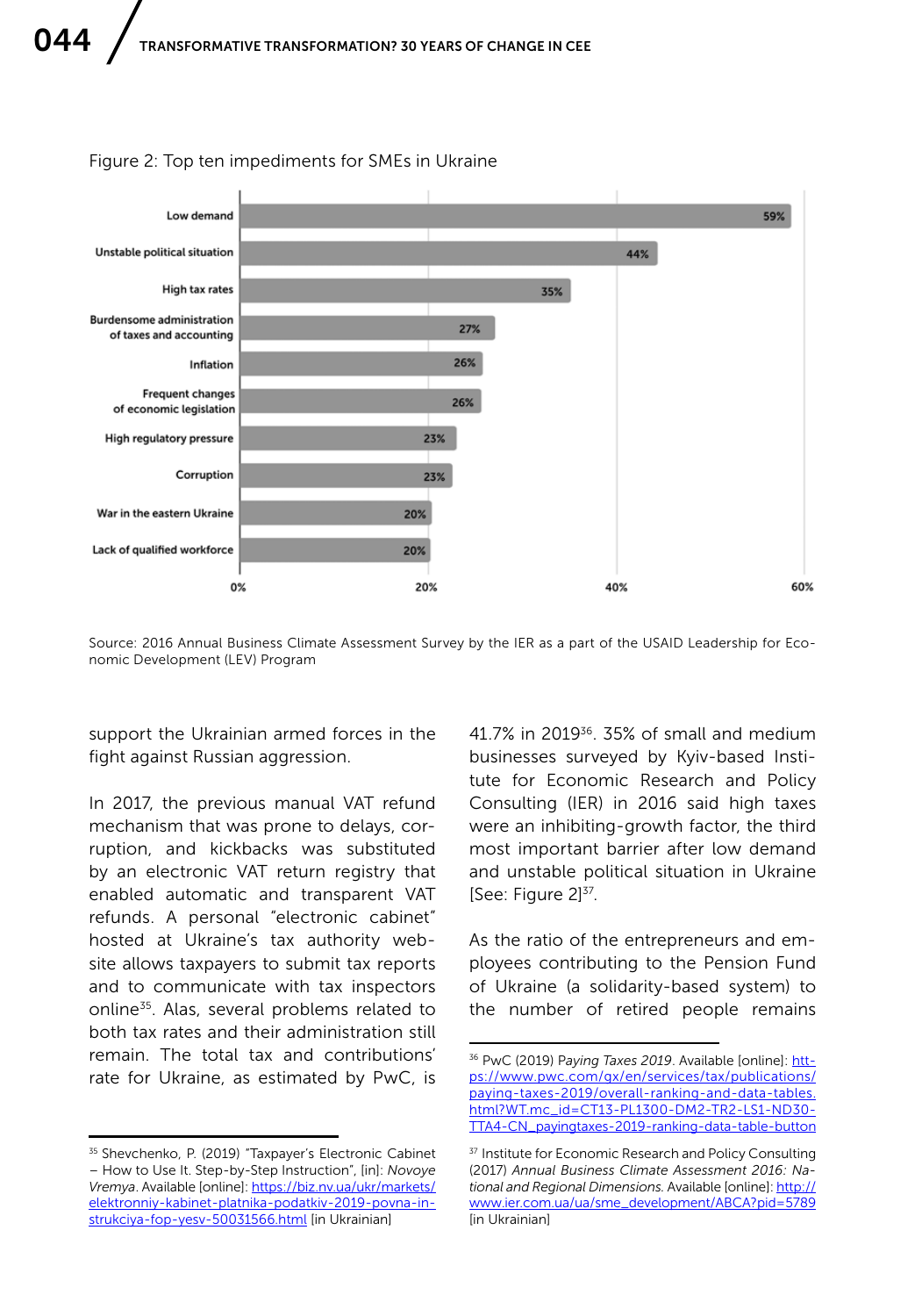deficient for covering the retirement payments, it puts a significant burden on taxpayers. Therefore, tax rates are unlikely to be reduced soon. In 2017, the Ukrainian government obliged all registered individual entrepreneurs to pay payroll tax even if they do not work and have zero income. This means that even those who temporarily do not receive any income should pay the tax. Clearly, this policy discourages potential or budding entrepreneurs from official registration. The administration of taxes continues to create difficulties for Ukrainian businesses. 27% of SMEs surveyed by the IER in 2016 said growth was inhibited by the complicated administration of taxes – the fourth worst factor affecting business growth, according to this survey. As stated in the World Bank's 2019 *Doing Business* report, it takes 328 hours per year to comply with tax regulations $38$ . Ukraine's general taxation system involves many more procedures and payments than the simplified one, which may be a factor preventing a part of small and medium businesses from growing, as in this case they would have to leave the less burdensome simplified system.

## CURING THE PUBLIC PROCUREMENT

Reducing corruption and increasing transparency in the public procurement sector saved Ukraine billions of dollars and provided competitive access for businesses to participate in bids for public tenders. Unlike the former system, where tender criteria were frequently set so that they would fit the designated companies and thus allowed handpicking winners, the online platform, called ProZorro and introduced in 2015, digitized the process of procurement. Holding an electronic auction through the ProZorro system became obligatory for all government entities.

Comparison of pre- and post-ProZorro procurements shows evidence that the new system resulted in a greater number of bids, higher savings of public funds, and greater participation of businesses in provision of contracted goods and services: now, there are more unique winners per tender<sup>39</sup>. The total amount of public funds saved due to transparent tenders on this platform has been estimated at UAH 55 bn (more than USD 2 m) in 2018<sup>40</sup>.

It is still possible to conduct non-transparent procurement using the online system – for example, by creating false competition, entering a tender with fictitious companies, splitting a larger procurement into smaller parts to avoid compliance with the ProZorro procedures, and, again, discriminating and selectively picking tender winners – even with the new digital system in place. These practices are investigated as violations by government audit authorities, which may lead to the cancellation of ten $ders<sup>41</sup>$ 

#### RULES OF TRADE

In the early 1990s, the government introduced export restrictions – a practice that led to a special class of the enterprises that could sell abroad and, as a result, obtain higher profits than their counterparts that

<sup>38</sup> The World Bank (2019) *Paying Taxes. Doing Business 2019.* Available [online]: [https://www.doingbusiness.](https://www.doingbusiness.org/en/data/exploretopics/paying-taxes) [org/en/data/exploretopics/paying-taxes](https://www.doingbusiness.org/en/data/exploretopics/paying-taxes)

<sup>39</sup> Kovalchuk, A., Kenny, C., and M. Snyder (2019) *Examining the Impact of E-Procurement in Ukraine*. Available [online]: [https://www.cgdev.org/publication/examining](https://www.cgdev.org/publication/examining-impact-e-procurement-ukraine)[impact-e-procurement-ukraine](https://www.cgdev.org/publication/examining-impact-e-procurement-ukraine)

<sup>40</sup> Interfax Ukraine (2018) *ProZorro Saves over UAH 55 bln of Budget Funds in Two Years of Operation.* Available [online]: [https://en.interfax.com.ua/news/econom](https://en.interfax.com.ua/news/economic/522386.html)[ic/522386.html](https://en.interfax.com.ua/news/economic/522386.html)

<sup>41</sup> Polishchuk, O. (2018) "ProZorro: Seven Ways to Circumvent It – and Seven Methods to Fight the Circumventions", [in]: *Ukrinform.* Available [online]: [https://](https://www.ukrinform.ua/rubric-economy/2543102-prozorro-sim-shem-obhodu-sim-metodiv-borotbi-z-tim.html) [www.ukrinform.ua/rubric-economy/2543102-prozo](https://www.ukrinform.ua/rubric-economy/2543102-prozorro-sim-shem-obhodu-sim-metodiv-borotbi-z-tim.html)[rro-sim-shem-obhodu-sim-metodiv-borotbi-z-tim.](https://www.ukrinform.ua/rubric-economy/2543102-prozorro-sim-shem-obhodu-sim-metodiv-borotbi-z-tim.html) [html](https://www.ukrinform.ua/rubric-economy/2543102-prozorro-sim-shem-obhodu-sim-metodiv-borotbi-z-tim.html) [in Ukrainian]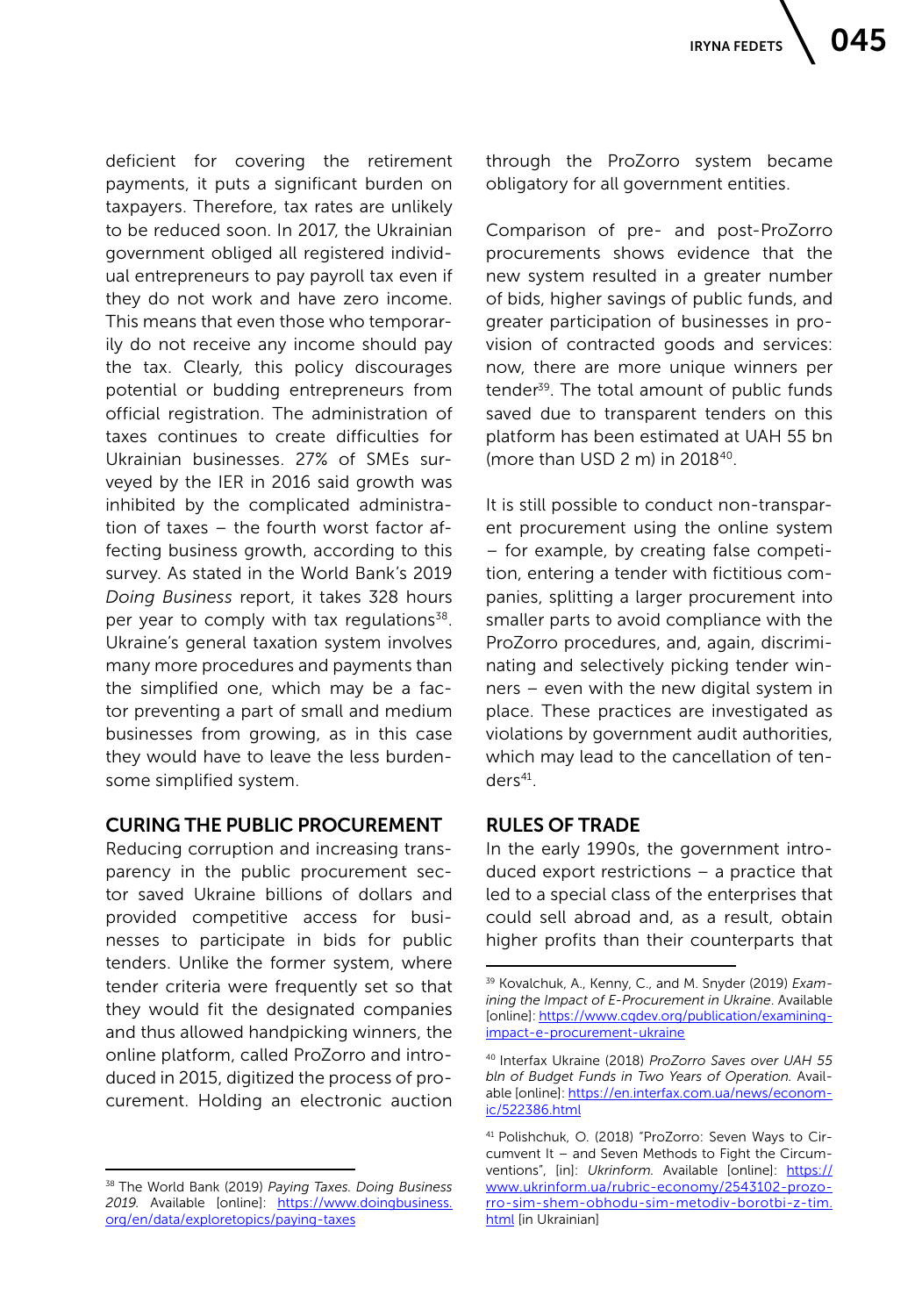could sell only domestically for a much lower price. The export of the goods of whole sectors – such as iron ore, coal, petroleum gas, and crops – was under restriction unless licensed by the government<sup>42</sup>

This is an example of market distortion where a smaller share of businesses enjoys unjustified privileges. The exports were liberalized in the mid-1990s. Exporting of some types of goods and services still requires a license in Ukraine, but these are mostly health and security related ones, such as medicines, alcoholic beverages, firearms, hazardous chemicals, as well as transportation and tour operators' servic $es^{43}$ 

Under the Deep and Comprehensive Free Trade Agreement (DCFTA), which is a part of the EU-Ukraine Association Agreement signed in 2014, Ukraine committed to gradually decreasing tariffs for European goods and services and aligning its regulations and standards in food and consumer safety, customs and trade facilitation, intellectual property rights, and others

with the EU ones<sup>44</sup>. The "single window" mechanism introduced at the customs

allowed importers and exporters to exchange invoices, certificates, and other documents with government agencies in an electronic form, which reduces the time

99 SMUGGLING, NONTRANSPARENT GOODS VALUATION, AND ADDITIONAL REQUIREMENTS IMPOSED ON BUSINESSES **CONTINUE** TO INHIBIT CROSS-BORDER TRADE FOR UKRAINIAN BUSINESSES

required for customs clearance. The export of services was simplified. Now, cross-border contracts can be signed in electronic form, while invoices may be used as contracts and primary accounting documents.

At the same time, smuggling, nontransparent goods valuation, and additional requirements imposed on businesses continue to inhibit cross-border trade for Ukrainian businesses. An investigation by Süddeutsche Zeitung showed that Ukraine loses billions of US dollars annually due to large-scale smuggling schemes when the imported goods are intentionally misclassified as cheaper ones<sup>45</sup>.

<sup>42</sup> Vox Ukraine (2016) *Bad Decisions: How to Build the*  Poorest Country in Europe. Available [online]: [https://](https://vox-ukraine.org/longreads/poor-country/index_en.html) [vox-ukraine.org/longreads/poor-country/index\\_en.html](https://vox-ukraine.org/longreads/poor-country/index_en.html)

<sup>43</sup> The Verkhovna Rada of Ukraine (2019) T*he Law of Ukraine "On Licensing of Types of Economic Activity" adopted by the Verkhovna Rada of Ukraine in 2015.* The latest edition of July 2019. Available [online]: [https://za](https://zakon.rada.gov.ua/laws/show/222-19)[kon.rada.gov.ua/laws/show/222-19](https://zakon.rada.gov.ua/laws/show/222-19) [in Ukrainian]

<sup>44</sup> European Commission (2019) *Countries and Regions. Ukraine.* Available [online]: [http://ec.europa.eu/trade/](http://ec.europa.eu/trade/policy/countries-and-regions/countries/ukraine/) [policy/countries-and-regions/countries/ukraine/](http://ec.europa.eu/trade/policy/countries-and-regions/countries/ukraine/)

<sup>45</sup> Hassel, F. (2018) "Korruption ruiniert die Ukraine", [in]: *Süddeutsche Zeitung.* Available [online]: [https://www.](https://www.sueddeutsche.de/politik/exklusiv-korruption-ruiniert-die-ukraine-1.4081856) [sueddeutsche.de/politik/exklusiv-korruption-ruiniert](https://www.sueddeutsche.de/politik/exklusiv-korruption-ruiniert-die-ukraine-1.4081856)[die-ukraine-1.4081856](https://www.sueddeutsche.de/politik/exklusiv-korruption-ruiniert-die-ukraine-1.4081856) [in German]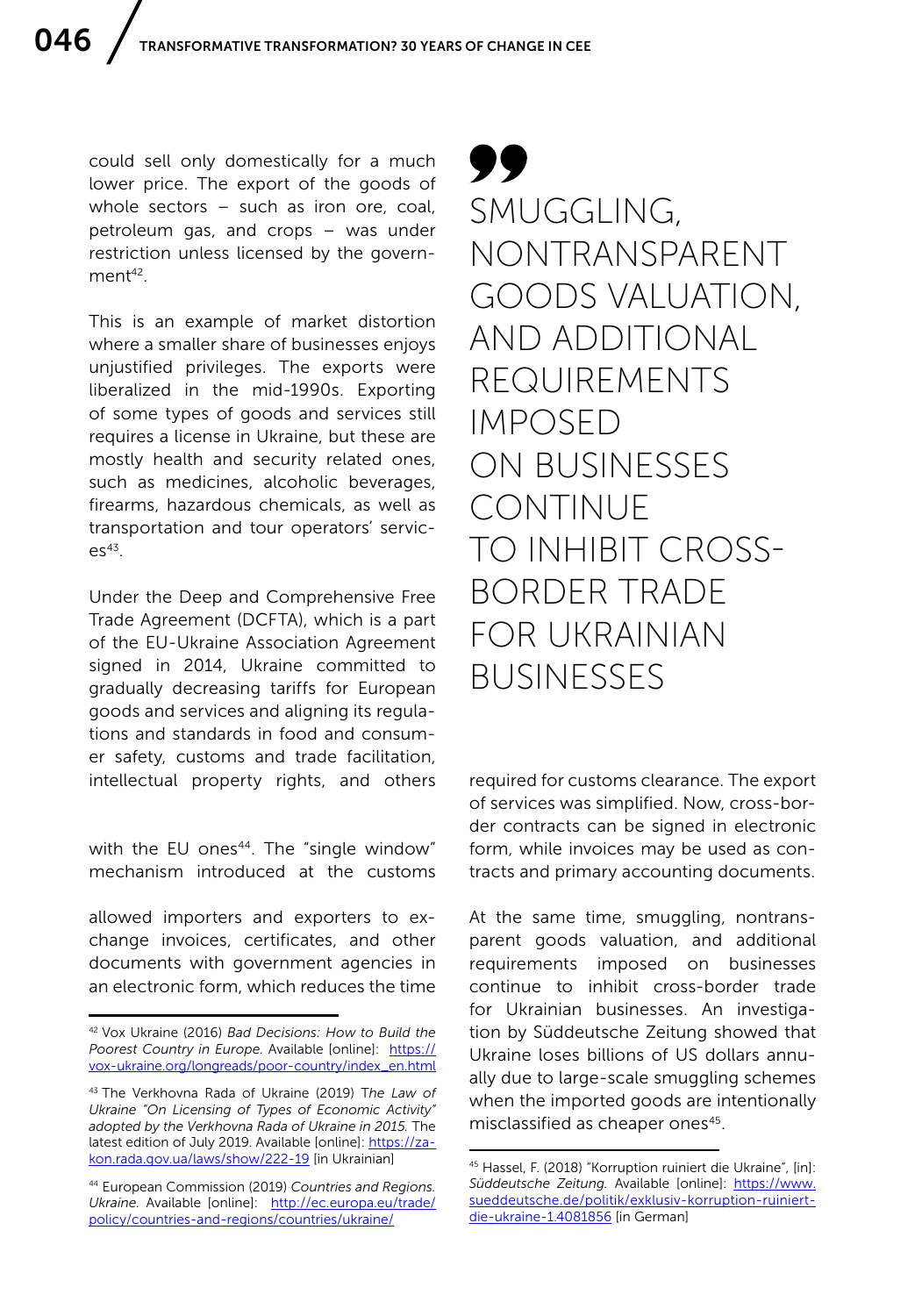On the other hand, legally trading businesses often face the problem of overestimation of customs value of imported goods. The 2018 Business Ombudsman Council's special report states that a vast majority of criticism about customs authorities concerns inefficient and nontransparent determination of customs value. As a result, businesses have to pay higher import duties<sup>46</sup>. In addition, customs authorities have been reported to demand additional documents from businesses, including those that are not foreseen by legislation, which adds an administrative burden for entrepreneurs and creates delays in customs clearance.

## JUSTICE VS. CORRUPTION

A weak and dependent justice system and widespread corruption and rights abuse in the judiciary and law enforcement prevents Ukraine from establishing the rule of law that would ensure a fair and transparent environment necessary for its citizens, entrepreneurs, and foreign investors.

It seems quite ironic that being a country with an active military conflict going on, Ukraine scored best on the "order and security" indicator of the World Justice Project's 2019 *Rule of Law Index* while receiving much lower scores on other factors contributing to its 77th place overall in the ranking of 126 countries – such as civil and criminal justice, constraints on government powers, and absence of corruption<sup>47</sup>.

Justice system reform included steps on introducing more transparency into selection of judges, launching a new Supreme Court, and reorganization of the first instance courts<sup>48</sup>. However, in spite of the objections of the Public Integrity Council, comprised of civil society activists, the selection process allowed judges who have made unlawful decisions or whose property declarations list unjustified assets to keep their offices<sup>49</sup>. The unreformed judiciary is a systemic problem in Ukraine, as questionable court decisions can undermine even successful policy steps.

Corruption in the justice system and civil service is one of the reasons why property rights are not sufficiently protected in Ukraine<sup>50</sup>. There is an app on the market in Ukraine that notifies you if your property is being raided<sup>51</sup>. Raids are carried out by forging documents to change the information in property registers, and then seizing a farm or a factory<sup>52</sup>. The General Prosecutor's Office reports that approximately 400 hostile takeovers take place every year<sup>53</sup>. Their number had been growing up until 2018 when new legislation was adopted, requiring notarizations

<sup>46</sup> Business Ombudsman Council (2018) *Systemic Report "Main Problems Faced by Business in Customs*  Sphere". Available [online]: [https://boi.org.ua/media/up](https://boi.org.ua/media/uploads/systemic_report_ii_2018/ii_2018_sytem_en.pdf)[loads/systemic\\_report\\_ii\\_2018/ii\\_2018\\_sytem\\_en.pdf](https://boi.org.ua/media/uploads/systemic_report_ii_2018/ii_2018_sytem_en.pdf)

<sup>47</sup> World Justice Project (2019) *WJP 2019 Rule of Law Index – Ukraine*. Available [online]: [http://data.worldjus](http://data.worldjusticeproject.org/#groups/UKR)[ticeproject.org/#groups/UKR](http://data.worldjusticeproject.org/#groups/UKR)

<sup>48</sup> VoxUkraine Editorial Board (2017) "Three Years of Reforms. Has Ukraine Reformed Enough for Surviving.", [in]: *Vox Ukraine*. Available [online]: [https://voxukraine.](https://voxukraine.org/longreads/three-years-of-reforms/index-en.html) [org/longreads/three-years-of-reforms/index-en.html](https://voxukraine.org/longreads/three-years-of-reforms/index-en.html)

<sup>49</sup> Shtohrin, I. (2019) "44 Judges of the Supreme Court are Dishonest – Public Integrity Council", [in]: *RadioFreeEurope/RadioLiberty.* Available [online]: [https://](https://www.radiosvoboda.org/a/29926985.html) [www.radiosvoboda.org/a/29926985.html](https://www.radiosvoboda.org/a/29926985.html) [in Ukrainian]

<sup>50</sup> Kuklin, D. (2017) "Why Ukrainian Agribusiness Cannot Prevent Property Raiding for Now", [in]: *Euromaidan Press*. Available [online]: [http://euromaidanpress.](http://euromaidanpress.com/2017/11/20/why-ukrainian-agribusiness-cannot-prevent-property-attacks-of-raiders/) [com/2017/11/20/why-ukrainian-agribusiness-cannot](http://euromaidanpress.com/2017/11/20/why-ukrainian-agribusiness-cannot-prevent-property-attacks-of-raiders/)[prevent-property-attacks-of-raiders/](http://euromaidanpress.com/2017/11/20/why-ukrainian-agribusiness-cannot-prevent-property-attacks-of-raiders/)

<sup>51</sup> Liga:Zakon (2019) *SMS Beacon*. Available [online]: <https://smsmayak.ligazakon.net/>[in Ukrainian]

<sup>52</sup> Melkozerova, V. (2017) "Activists, Entrepreneurs and Lawmakers Unite to Protect Farm Businesses from Raiders", [in]: *Kyiv Post.* Available [online]: [https://www.kyiv](https://www.kyivpost.com/business/activists-entrepreneurs-lawmakers-unite-protect-farm-businesses-raiders.html)[post.com/business/activists-entrepreneurs-lawmakers](https://www.kyivpost.com/business/activists-entrepreneurs-lawmakers-unite-protect-farm-businesses-raiders.html)[unite-protect-farm-businesses-raiders.html](https://www.kyivpost.com/business/activists-entrepreneurs-lawmakers-unite-protect-farm-businesses-raiders.html)

<sup>53</sup> Opendatabot (2019) *About Four Hundred Hostile Takeovers Take Place in Ukraine Every Year.* Available [online]: [https://opendatabot.ua/blog/336-raiders-2019](https://opendatabot.ua/blog/336-raiders-2019 ) [in Ukrainian]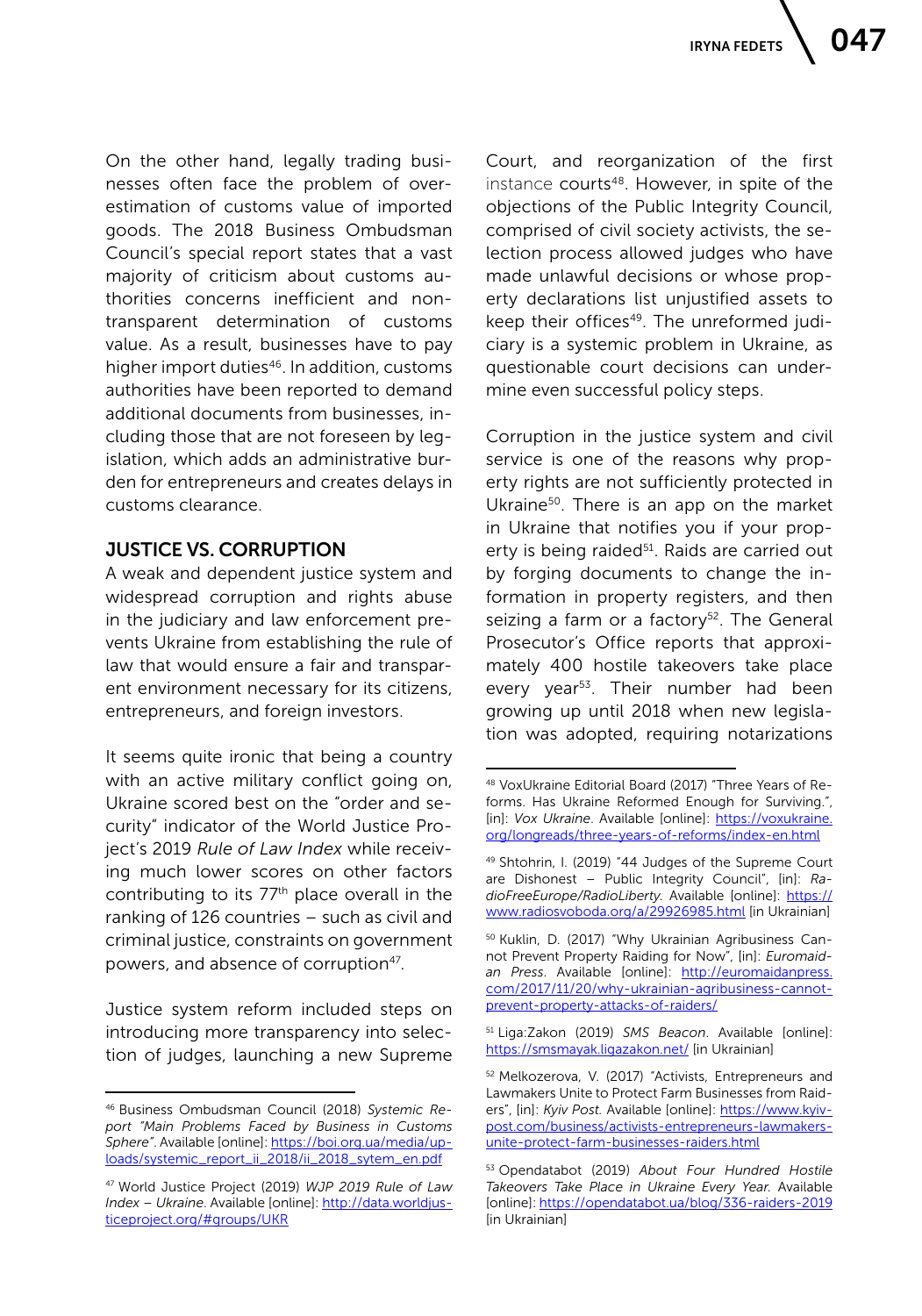99 IT SEEMS QUITE IRONIC THAT BEING A COUNTRY WITH AN ACTIVE MILITARY CONFLICT GOING ON, UKRAINE SCORED BEST ON THE "ORDER AND SECURITY" INDICATOR OF THE WORLD JUSTICE PROJECT'S 2019 RULE OF LAW INDEX

of any changes made to public registers of property rights and increases criminal and administrative responsibility for takeovers54. Most recent legislative initiatives aim to digitize the registers in order to better detect risky property transactions<sup>55</sup>.

Another threat for doing business regarding justice and the rule of law comes from law enforcement bodies. Ukrainian businesses report being unlawfully searched and their assets seized by the police, tax police, and Ukraine's Security Service. Business Ombudsman Council lists numerous cases of law enforcement agencies inflicting pressure on businesses by launching groundless criminal proceedings and seizing property and documentation or, vice versa, refusing to open criminal proceedings following applications from businesses<sup>56</sup>.

Legislation adopted in 2017 and 2018 that allowed searches only with the presence of lawyers, required the law enforcers carrying out searches to video record their actions, and prohibits seizing documents and hardware from businesses was intended to protect businesses from unjustified and illegal searches by law enforcement agencies. But law enforcement agencies still create significant problems and delays in business operations by carrying out searches and opening criminal proceedings<sup>57</sup>.

In the years following the Euromaidan protests, which called for eliminating corruption, and with demands to reform prosecution of corruption by the civil society and international lenders such as the IMF, Ukraine created a set of specialized anticorruption bodies from the ground up. These include the already mentioned NABU – investing high-profile corruption cases, the Specialized Anti-Corruption Prosecutor's Office (SAPO) tasked with

<sup>54</sup> DLF Attorneys at Law (2016) L*aw on Anti-Raiding Adopted.* Available [online]: [https://dlf.ua/en/law-on](https://dlf.ua/en/law-on-anti-raiding-adopted/)[anti-raiding-adopted/](https://dlf.ua/en/law-on-anti-raiding-adopted/)

<sup>55</sup> President of Ukraine Volodymyr Zelensky (2019) *President of Ukraine signed a decree aimed at countering*  raiding. Press release. Available [online]: [https://www.](https://www.president.gov.ua/en/news/glava-derzhavi-pidpisav-ukaz-spryamovanij-na-protidiyu-rejde-56585) [president.gov.ua/en/news/glava-derzhavi-pidpisav](https://www.president.gov.ua/en/news/glava-derzhavi-pidpisav-ukaz-spryamovanij-na-protidiyu-rejde-56585)[ukaz-spryamovanij-na-protidiyu-rejde-56585](https://www.president.gov.ua/en/news/glava-derzhavi-pidpisav-ukaz-spryamovanij-na-protidiyu-rejde-56585)

<sup>56</sup> Business Ombudsman Council (2016) *Systemic Report "Abuse of Powers by the Law Enforcement Authorities on Their Relations with Business"*. Available [online]: [https://boi.org.ua/media/uploads/sysrep\\_criminal\\_](https://boi.org.ua/media/uploads/sysrep_criminal_eng_final.pdf) [eng\\_final.pdf](https://boi.org.ua/media/uploads/sysrep_criminal_eng_final.pdf)

<sup>57</sup> Skryl, O. (2018) "Why Searches of Businesses Continue in Spite of Legislative Changes", [in]: *Delo.ua*. Available [online]: [https://delo.ua/econonomyandpoli](https://delo.ua/econonomyandpoliticsinukraine/chomu-popri-zakonodavchi-zmini-obshuki-biznesu-prodovzhujutsja-341938/)[ticsinukraine/chomu-popri-zakonodavchi-zmini-ob](https://delo.ua/econonomyandpoliticsinukraine/chomu-popri-zakonodavchi-zmini-obshuki-biznesu-prodovzhujutsja-341938/)[shuki-biznesu-prodovzhujutsja-341938/](https://delo.ua/econonomyandpoliticsinukraine/chomu-popri-zakonodavchi-zmini-obshuki-biznesu-prodovzhujutsja-341938/) [in Ukrainian]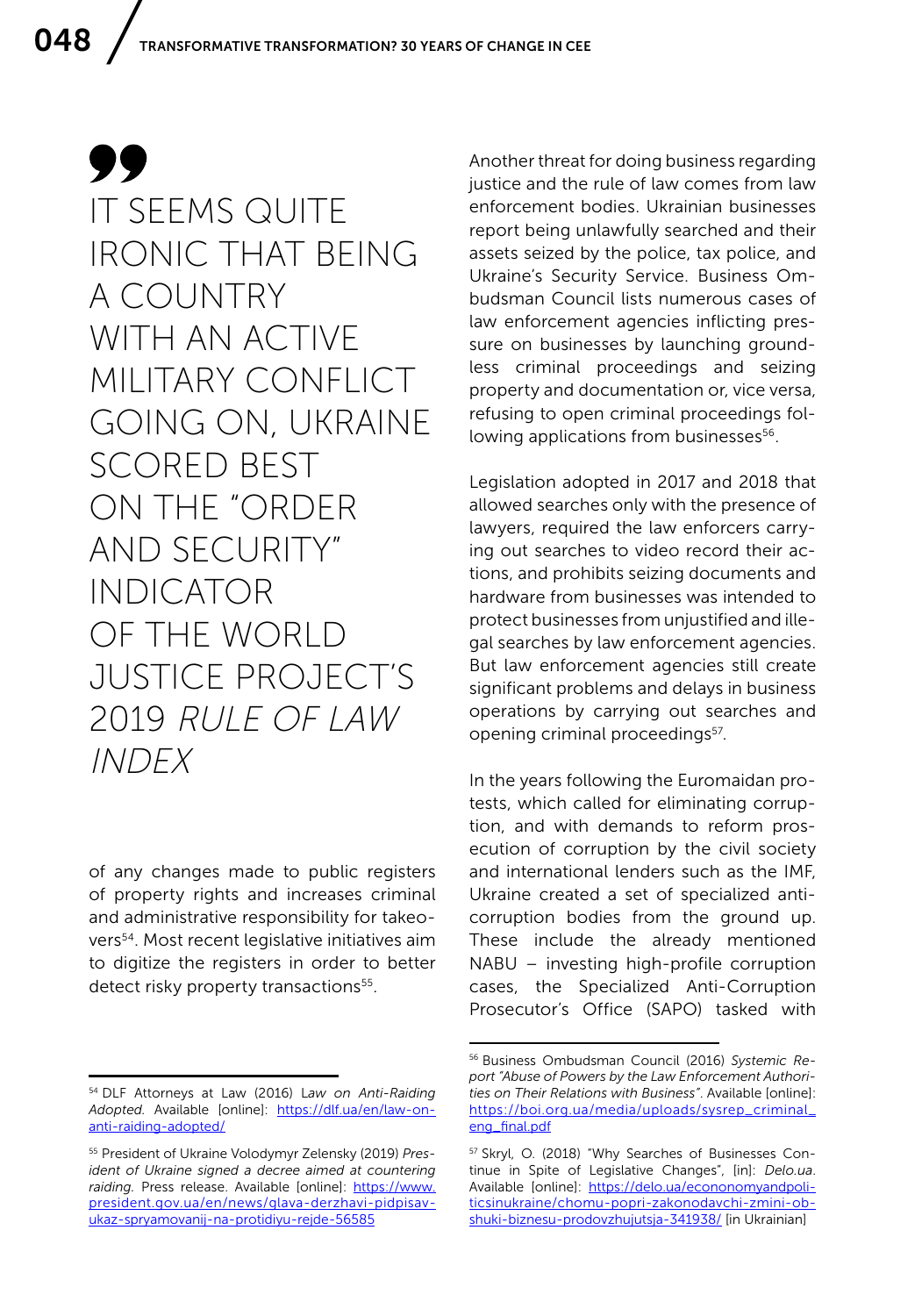prosecuting corruption, and the National Agency for the Prevention of Corruption (NAPC), which should verify whether the assets listed in public electronic declarations by civil servants correspond to their incomes.

The newly established infrastructure of corruption prosecution bodies is completed by the High Anti-Corruption Court, which is set to start considering corruption cases in 2019. The existing agencies, however, have already been accused of breaking professional ethics and interfering in cases (SAPO), as well as of selectivity and political dependence (NAPC58).

#### PUBLIC OPINION: PATERNALISTIC EXPECTATIONS DECREASING

When asked to choose between two alternative views on the role of the government – the first one being that the government should bear full responsibility for providing each person with everything they need, and the second one being that it should provide equal "rules of the game", while the people themselves should be responsible for using these chances – most Ukrainians choose the latter. A recent survey<sup>59</sup> shows that the majority of Ukrainians (61%) would choose fair rules and personal responsibility over completely relying on the government. Only a year ago, in 2018, this share was smaller: 45%.

However, when answering more specific questions regarding their attitude about the influence of the state on entrepreneurship and personal life, most Ukrainians tend to select answers that put them into the "authoritarian left" corner of the "Political Compass". The Political Compass<sup>60</sup> is a typology of political opinions, which is plotted on 2 dimensions: economic and social. It allows classifying those who take the online test into four groups: "authoritarian right", "democratic right", "democratic left", and "authoritarian left".

A survey of 1,200 respondents was adapted from the Political Compass and carried out in Ukraine in 2019. Participants of the survey were asked to agree or disagree with such statements as "The government should take care of the welfare of every citizen" or "Ukraine needs a strong leader with unlimited powers". The answers of 73% of those surveyed classify them as having leftist and authoritarian views, while 17% were grouped into the "democratic left"61. Only 2% of the respondents fit into the "democratic right" category, while the answers of 1% of the respondents put them in the "authoritarian right" field.

This indicates that while Ukrainians may be becoming more freedom-minded regarding the role of the government in personal matters, they are likely to support specific policies that allow for more regulation by the state and give the government (rather than the citizens) the power to influence their welfare.

<sup>58</sup> Romanenko, M. (2017) "Scandal Casts Light on Corruption in Ukrainian Corruption Prevention Agency", [in]: *Hromadske International*. Available [online]: [https://](https://en.hromadske.ua/posts/when-ukrainian-anti-corruption-agencies-fight-each-other-not-corruption) [en.hromadske.ua/posts/when-ukrainian-anti-corrup](https://en.hromadske.ua/posts/when-ukrainian-anti-corruption-agencies-fight-each-other-not-corruption)[tion-agencies-fight-each-other-not-corruption](https://en.hromadske.ua/posts/when-ukrainian-anti-corruption-agencies-fight-each-other-not-corruption)

<sup>59</sup> Democratic Initiatives Foundation (2019) *Reforms in Ukriane: Public Opinion.* Press release on the survey conducted by the Democratic Initiatives Foundation together with the sociological service of Razumkov Center from 13 to 20 June 2019. Available [online]: [https://](https://dif.org.ua/article/reformi-v-ukraini-gromadska-dumka-naselennya_pyaty) [dif.org.ua/article/reformi-v-ukraini-gromadska-dum](https://dif.org.ua/article/reformi-v-ukraini-gromadska-dumka-naselennya_pyaty)[ka-naselennya\\_pyaty](https://dif.org.ua/article/reformi-v-ukraini-gromadska-dumka-naselennya_pyaty) [in Ukrainian]

<sup>60</sup> The Political Compass (2019) Available [online]: [htt](https://www.politicalcompass.org/)[ps://www.politicalcompass.org/](https://www.politicalcompass.org/)

<sup>61</sup> Brik, T. and O. Krymeniuk (2019) "From Right to Left: What Ukrainians Think about the State Control over the Economy and Personal Freedoms?", [in]: *Vox Ukraine*. Available [online]: [https://voxukraine.org/uk/](https://voxukraine.org/uk/sprava-nalivo-shho-dumayut-bilshist-ukrayintsiv-pro-derzhavnij-kontrol-ekonomiki-ta-osobistih-svobod/) [sprava-nalivo-shho-dumayut-bilshist-ukrayintsiv-pro](https://voxukraine.org/uk/sprava-nalivo-shho-dumayut-bilshist-ukrayintsiv-pro-derzhavnij-kontrol-ekonomiki-ta-osobistih-svobod/)[derzhavnij-kontrol-ekonomiki-ta-osobistih-svobod/](https://voxukraine.org/uk/sprava-nalivo-shho-dumayut-bilshist-ukrayintsiv-pro-derzhavnij-kontrol-ekonomiki-ta-osobistih-svobod/) [in Ukrainian]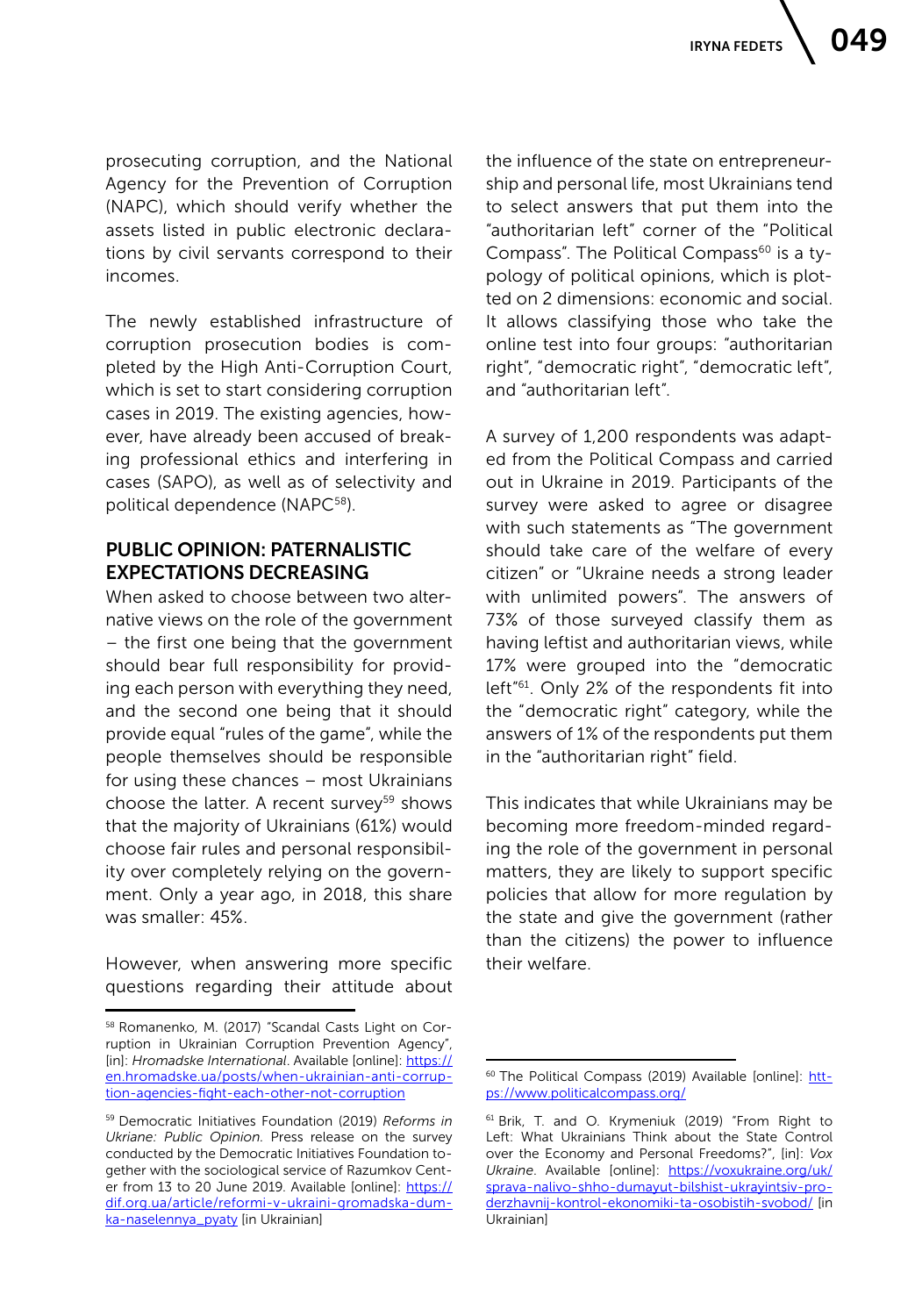99 **CORRUPTION** IN THE JUSTICE SYSTEM AND CIVIL SERVICE IS ONE OF THE REASONS WHY PROPERTY RIGHTS ARE NOT SUFFICIENTLY PROTECTED IN UKRAINE

Evidence from another survey that was already cited above illustrates this point well. A 2019 sociological survey conducted by Ukrainian polling agencies<sup>62</sup> shows that compared with the most popular anti-corruption, healthcare, and pension reforms that are expected from the government by more than half of the respondents, tax reform is not as popular – with only 13% in support. Additionally, a mere 10% of Ukrainians said they wanted deregulation and promoting entrepreneurship to be among top government priorities, and only 7% supported land market reform as a priority policy step. This demonstrates that there is little demand for pro-market reforms among the Ukrainian public.

#### CONFLICTING ATTITUDES ABOUT CORRUPTION AND MARKET **DISTORTIONS**

Public opinion polls repeatedly show that fighting corruption is the most demanded policy step in Ukraine. In a recent sociological survey, 63% of the respondents said that the anti-corruption reform should be a priority for the government $63$ . In previous surveys over the last four years, this share always exceeded 50%. This suggests that Ukrainians are aware of the negative impact of corruption on institutions and the situation in the country, and have clear expectations about overcoming this problem from the government.

Surveys of entrepreneurs clearly indicate that they consider corruption one of the most important problems. In the 2018 Foreign Investor Survey by a Ukrainian think tank and a business association, foreign investors doing business in Ukraine placed widespread corruption on the top of the list of obstacles to investment $64$ .

Nevertheless, both individual Ukrainians and local businesses demonstrate quite a substantial degree of tolerance towards corruption. According to a 2018 survey<sup>65</sup> conducted, almost 15% of the respondents across the country reported having offered to pay a bribe by their own initiative, while 17% said they used personal connections to solve problems. A 2017 survey by consulting company EY<sup>66</sup> showed that 37% of

<sup>62</sup> Democratic Initiatives Foundation (2019) *Reforms in Ukriane: Public Opinion.* Press release on the survey conducted by the Democratic Initiatives Foundation together with the sociological service of Razumkov Center from 13 to 20 June 2019. Available [online]: [https://](https://dif.org.ua/article/reformi-v-ukraini-gromadska-dumka-naselennya_pyaty) [dif.org.ua/article/reformi-v-ukraini-gromadska-dum](https://dif.org.ua/article/reformi-v-ukraini-gromadska-dumka-naselennya_pyaty)[ka-naselennya\\_pyaty](https://dif.org.ua/article/reformi-v-ukraini-gromadska-dumka-naselennya_pyaty) [in Ukrainian]

 $63$  Ibid.

<sup>64</sup> European Business Association, Dragon Capital, Center for Economic Strategy (2018) *Third Annual For*eign Investor Survey. Available [online]: [https://ces.org.](https://ces.org.ua/wp-content/uploads/2018/09/2018_investorsurveyresults_presentation.pdf) [ua/wp-content/uploads/2018/09/2018\\_investorsur](https://ces.org.ua/wp-content/uploads/2018/09/2018_investorsurveyresults_presentation.pdf)[veyresults\\_presentation.pdf](https://ces.org.ua/wp-content/uploads/2018/09/2018_investorsurveyresults_presentation.pdf)

<sup>65</sup> Ukrinform (2018) *Ukrainians Said Where They Encoun*ter Corruption Most. Available [online]: [https://www.](https://www.ukrinform.ua/rubric-society/2545529-ukrainci-skazali-de-najbilse-stikautsa-z-korupcieu.html) [ukrinform.ua/rubric-society/2545529-ukrainci-skazali](https://www.ukrinform.ua/rubric-society/2545529-ukrainci-skazali-de-najbilse-stikautsa-z-korupcieu.html)[de-najbilse-stikautsa-z-korupcieu.html](https://www.ukrinform.ua/rubric-society/2545529-ukrainci-skazali-de-najbilse-stikautsa-z-korupcieu.html) [in Ukrainian]

<sup>66</sup> EY (2017) *According to EY Research, Executives Are*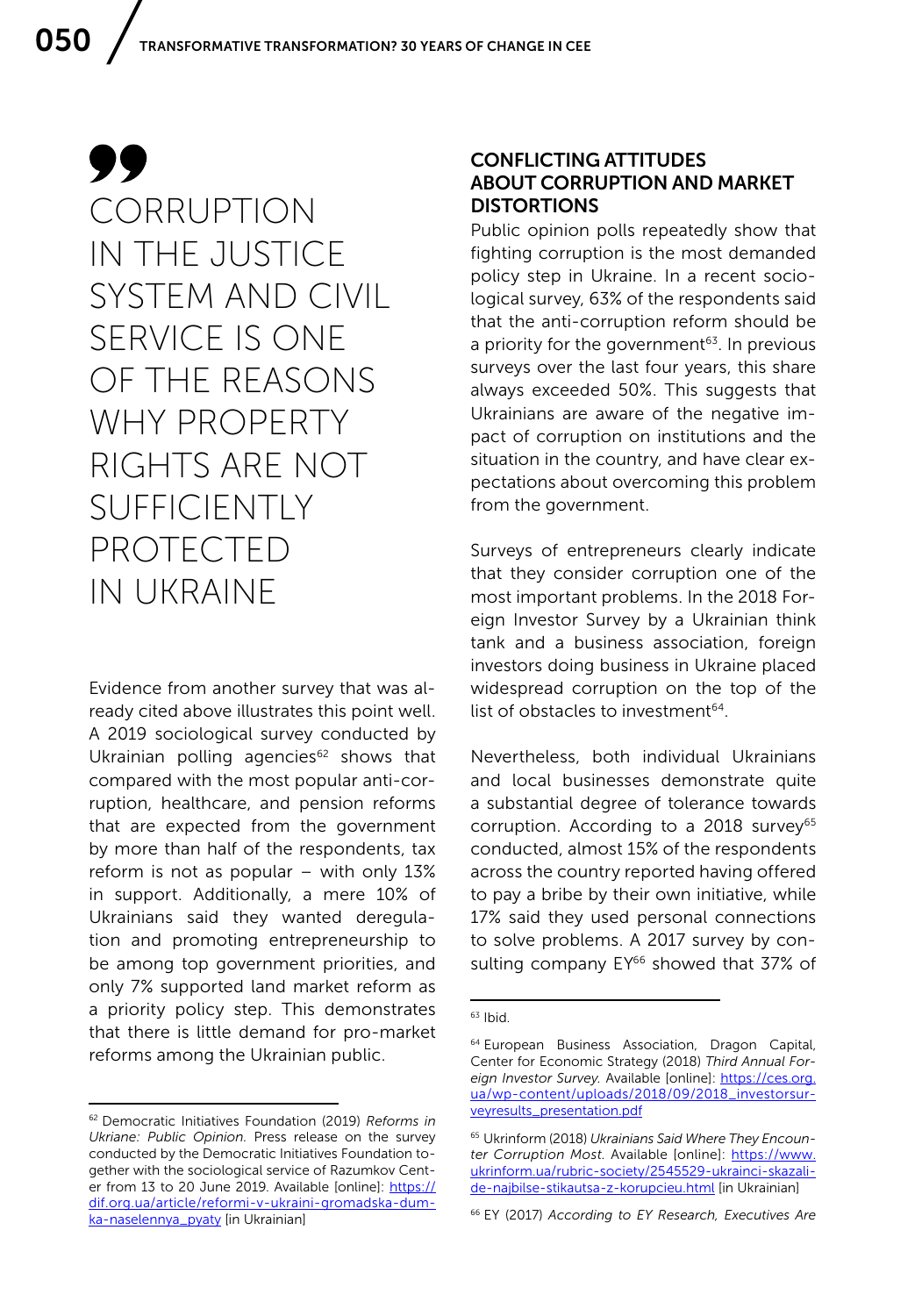# 99 UKRAINIAN BUSINESSES REPORT BEING UNLAWFULLY SEARCHED AND THEIR ASSETS SEIZED BY THE POLICE, TAX POLICE, AND UKRAINE'S SECURITY SERVICE

business managers in Ukraine are ready to offer a "cash reward" in exchange for closing or prolonging a contract. Meanwhile, in a 2018 survey of Ukrainian exporters and importers conducted by the IER, 39% of the respondents believed it was necessary to maintain personal relationships with officials of at least one government body in order to do business successfully<sup>67</sup>.

## REFORMS ON POLITICAL AGENDA

The newly elected President of Ukraine, Volodymyr Zelensky, and his Servant of the People political party, which entered the parliament with the majority of votes, both ran on the platform of deregulation and fight against corruption.

Mr. Zelensky's political program lists the promise of ensuring freedom of competition and simple and clear taxation. He made a commitment to work on reducing the shadow sector of the Ukrainian economy and to introduce a transparent land market. In terms of the fight against corruption, the president's platform includes such policy steps as more severe punishment for corruption, protection and rewards for whistleblowers, stopping harassment of businesses by law enforcement agencies, and support for newly formed anti-corruption bodies (such as the High Anti-Corruption Court)<sup>68</sup>.

However, some areas are rather vague in Volodymyr Zelensky's platform. The section on justice includes promises to reduce political dependency of the judicial branch of the government and restoring trust and respect for the courts without listing more specific steps. There are also fairly populist promises in his platform, such as delegating legislative decisions to referendums and distributing the income from the country's natural resources among all citizens. Under the Constitution, the president's authority lies mostly in the areas of foreign affairs and national security, so he needs to cooperate with the parliamentary coalition in order to implement economic and judicial reforms. The program of the Servant of the People party that secured the majority of votes in the July 2019 parliamentary elections echoes the one of Mr. Zelensky. It contains commitments to reduce the size of the government and to further decrease payroll tax, digitize tax reporting and cus-

*Unable to Effectively Shape the Principles Of Business Ethics.* Available [online]: [https://www.ey.com/ua/uk/](https://www.ey.com/ua/uk/newsroom/news-releases/news-ey-senior-managers-failing-to-set-right-tone-on-business-ethics-finds-ey-fraud-survey) [newsroom/news-releases/news-ey-senior-managers](https://www.ey.com/ua/uk/newsroom/news-releases/news-ey-senior-managers-failing-to-set-right-tone-on-business-ethics-finds-ey-fraud-survey)[failing-to-set-right-tone-on-business-ethics-finds-ey](https://www.ey.com/ua/uk/newsroom/news-releases/news-ey-senior-managers-failing-to-set-right-tone-on-business-ethics-finds-ey-fraud-survey)[fraud-survey](https://www.ey.com/ua/uk/newsroom/news-releases/news-ey-senior-managers-failing-to-set-right-tone-on-business-ethics-finds-ey-fraud-survey) [in Ukrainian]

<sup>67</sup> Institute for Economic Research and Policy Consulting (2019) *Trade Facilitation in Ukraine: Business Assessment and Expectations. Executive Summary.* Available [online]: [http://www.ier.com.ua/en/publications/](http://www.ier.com.ua/en/publications/reports?pid=6168) [reports?pid=6168](http://www.ier.com.ua/en/publications/reports?pid=6168)

<sup>68</sup> Presidential Candidate of Ukraine Volodymyr Zelensky (2019) *Election Program.* Available [online]: [https://pro](https://program.ze2019.com/)[gram.ze2019.com/](https://program.ze2019.com/) [in Ukrainian]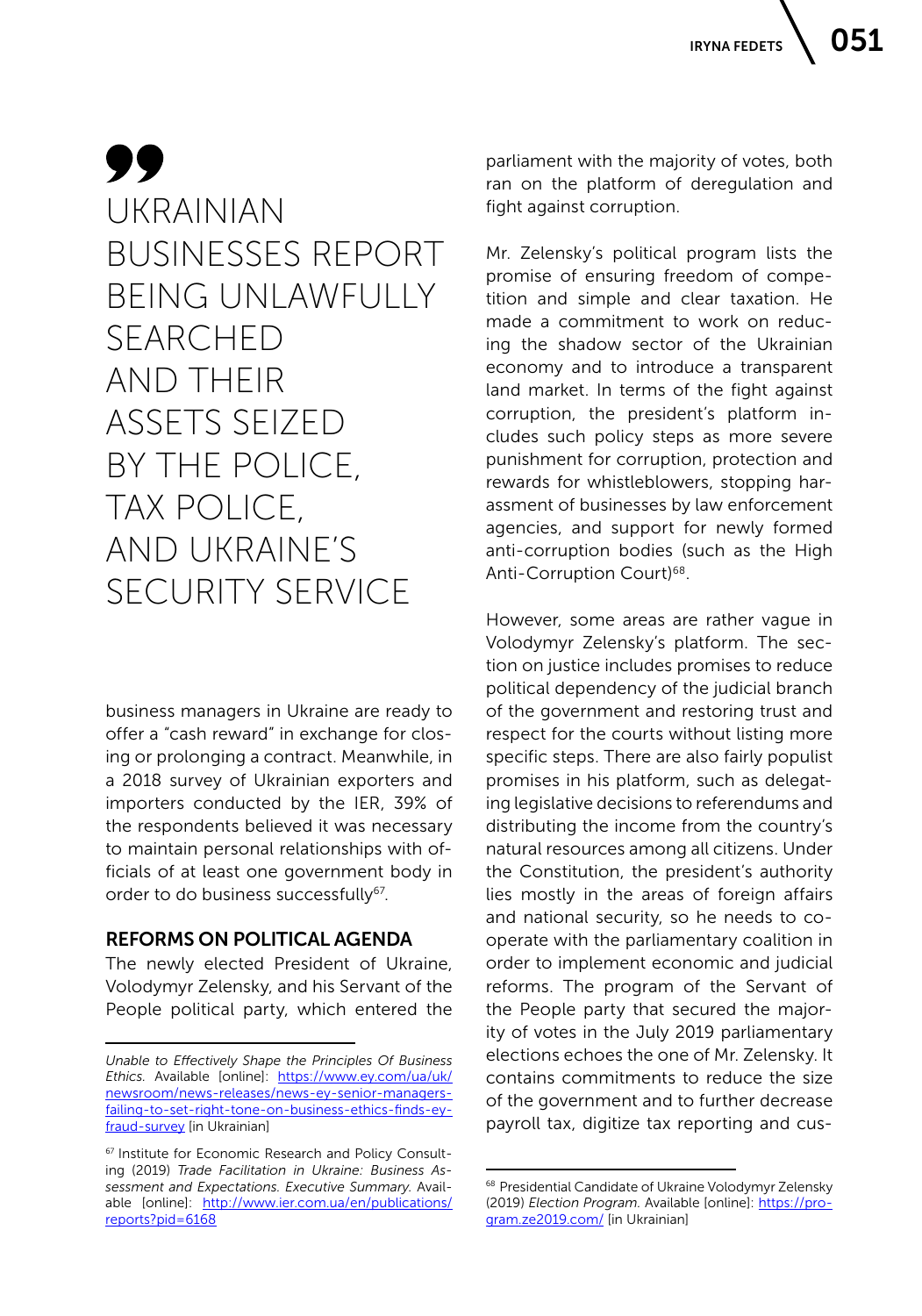toms clearance, ensure independence of anti-corruption bodies, and take away the powers of law enforcement and security agencies that allow them to obstruct businesses69.

With the presidential and legislative powers controlled by Mr. Zelensky and his party, they have a chance to improve conditions for business in Ukraine and remove corruption and distortions that affect competition. If they do implement necessary changes, they will benefit from quite a high acceptance of unpopular reforms by Ukraine's citizens. In 2019, Ukrainian public opinion shows an unprecedented willingness to deal with temporary difficulties in order to improve the situation in the country overall. 59% of the respondents surveyed by Ukrainian polling agencies throughout the country said they were ready to have their standard of living lowered for some time if this meant that the government could carry out necessary reforms<sup>70</sup>.

This is the highest percentage over the last five years – the previous record share of Ukrainians ready to sacrifice personal welfare for reforms (44%) was registered in 2014, right after the Euromaidan revolution, followed by presidential and parliamentary elections. The high level of willingness to face difficulties for the sake of reforms lends a lot of trust to the newly elected president and parliament of Ukraine and gives them leeway to take unpopular steps that would lead to the liberalization of the

# 99 UKRAINE CREATED A SET OF SPECIALIZED ANTI-CORRUPTION BODIES FROM THE GROUND UP

country's economy, stopping corruption, and establishing a fair justice system.

## OCCUPIED CRIMEA AND EASTERN UKRAINE: BASIC FREEDOMS TAKEN AWAY

In the occupied parts of Ukraine (the Autonomous Republic of Crimea occupied by Russia and the eastern parts of Donets and Luhansk oblasts controlled by combined Russian-separatist forces), personal and economic freedoms have been strictly restricted and local residents live in the environment of security threats and the absence of the rule of law. Under Russian control, the situation in these parts of Ukraine is similar to the repressions under the Soviet Union, exacerbated by torture and killings of activists and shelling of civilian homes and infrastructure.

Combined Russian-separatist forces seized the companies under Ukrainian jurisdiction operating in the occupied territories. At the beginning of the occupation, half of all companies were closed, destroyed or seized by Russia-backed separatists, according to estimations $71$ . Private

<sup>69</sup> Servant of the People (2019) *Election Program.* Available [online]: <https://sluga-narodu.com/program> [in Ukrainian]

<sup>70</sup> Democratic Initiatives Foundation (2019) *Reforms in Ukraine: Public Opinion.* Press release on the survey conducted by the Democratic Initiatives Foundation together with the sociological service of Razumkov Center from 13 to 20 June 2019. Available [online]: [https://](https://dif.org.ua/article/reformi-v-ukraini-gromadska-dumka-naselennya_pyaty) [dif.org.ua/article/reformi-v-ukraini-gromadska-dum](https://dif.org.ua/article/reformi-v-ukraini-gromadska-dumka-naselennya_pyaty)[ka-naselennya\\_pyaty](https://dif.org.ua/article/reformi-v-ukraini-gromadska-dumka-naselennya_pyaty) [in Ukrainian]

<sup>71</sup> Bird, M., Vdovii, L., and Y. Tkachenko, (2015) "The Great Looting of Donbass", [in]: *EUobserver.* Available [online]: <https://euobserver.com/investigations/131428>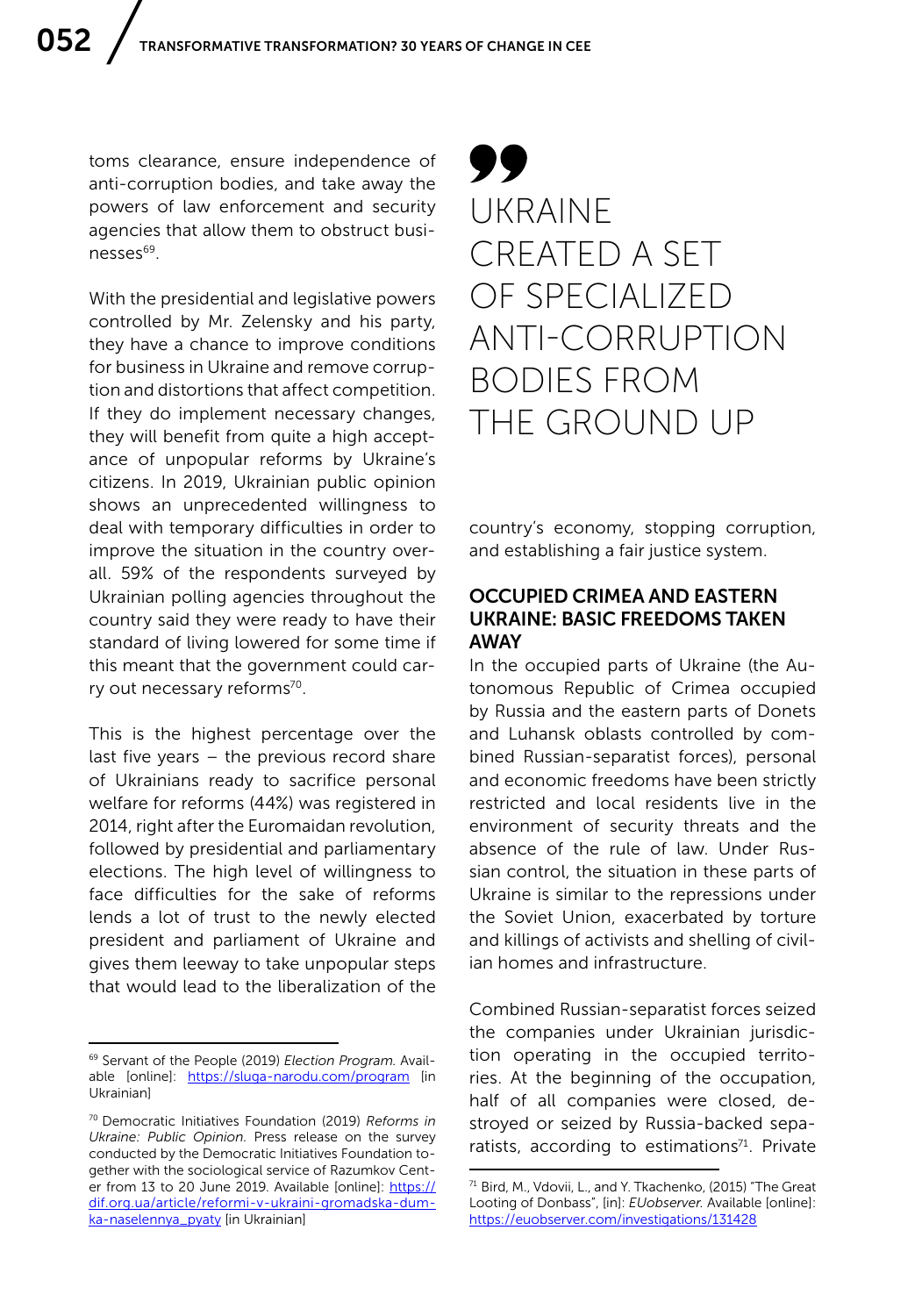businesses are being forced to register under the authority of the Russia-led separatists and to pay taxes to their budgets. After Ukraine prohibited trade across the conflict line, the Russia-led separatists took over even more companies that were still operating on the uncontrolled territory, including coal mines, factories, energy companies, as well as transport and telecommunication companies<sup>72</sup>.

The war waged by combined Russian-separatist forces cut away the occupied territories in the eastern Ukraine from transport and power infrastructure, while local businesses lost suppliers and buyers from the rest of Ukraine and are compelled to trade with the only available market – Russia.

All Ukrainian and international banks have closed their branches on the occupied territories, while Russia-led separatists created their own bank, which is the only option in these areas. Russia has consolidated its occupation in the eastern parts of Ukraine by financing pensions and public sector salaries<sup>73</sup>, introducing the Russian currency, and issuing Russian passports for Ukrainian citizens that live on the occupied territories. Active conflict is continuing in this area, so many homes, business properties, schools, hotels, and other buildings have been hit by shelling or destroyed completely – such as the Donetsk airport, which was destroyed by combined Russian-separatist forces back in 2015.

99 UNDER RUSSIAN CONTROL, THE SITUATION IN THESE PARTS OF UKRAINE IS SIMILAR TO THE REPRESSIONS UNDER THE SOVIET UNION, EXACERBATED BY TORTURE AND KILLINGS OF ACTIVISTS AND SHELLING OF CIVILIAN HOMES AND INFRASTRUCTURE

In occupied Crimea, which Russia recognizes as its territory, the businesses are forced to register under the Russian law, while public officials are required to take Russian citizenship in order to keep their jobs. Minus the war, the situation with civil and political liberties in Crimea is comparable to the one in the occupied eastern territories of Ukraine. As reported by the United Nations (UN), the Russian authorities in Crimea commit numerous human rights

<sup>72</sup> Zoria, Y. (2017) "What Assets Did Russia's Puppet Republics Seize from Ukraine? Full List", [in]: *Euromaid*an Press. Available [online]: [http://euromaidanpress.](http://euromaidanpress.com/2017/03/04/stolen-ukrainian-assets-in-donbas/) [com/2017/03/04/stolen-ukrainian-assets-in-donbas/](http://euromaidanpress.com/2017/03/04/stolen-ukrainian-assets-in-donbas/)

<sup>73</sup> Zverev, A. (2016) "Moscow Is Bankrolling Ukraine Rebels: Ex-Separatist Official", [in]: *Reuters*. Available [online]: [https://www.reuters.com/article/us-ukraine](https://www.reuters.com/article/us-ukraine-crisis-separatists/moscow-is-bankrolling-ukraine-rebels-ex-separatist-official-idUSKCN1251UQ)[crisis-separatists/moscow-is-bankrolling-ukraine-re](https://www.reuters.com/article/us-ukraine-crisis-separatists/moscow-is-bankrolling-ukraine-rebels-ex-separatist-official-idUSKCN1251UQ)[bels-ex-separatist-official-idUSKCN1251UQ](https://www.reuters.com/article/us-ukraine-crisis-separatists/moscow-is-bankrolling-ukraine-rebels-ex-separatist-official-idUSKCN1251UQ)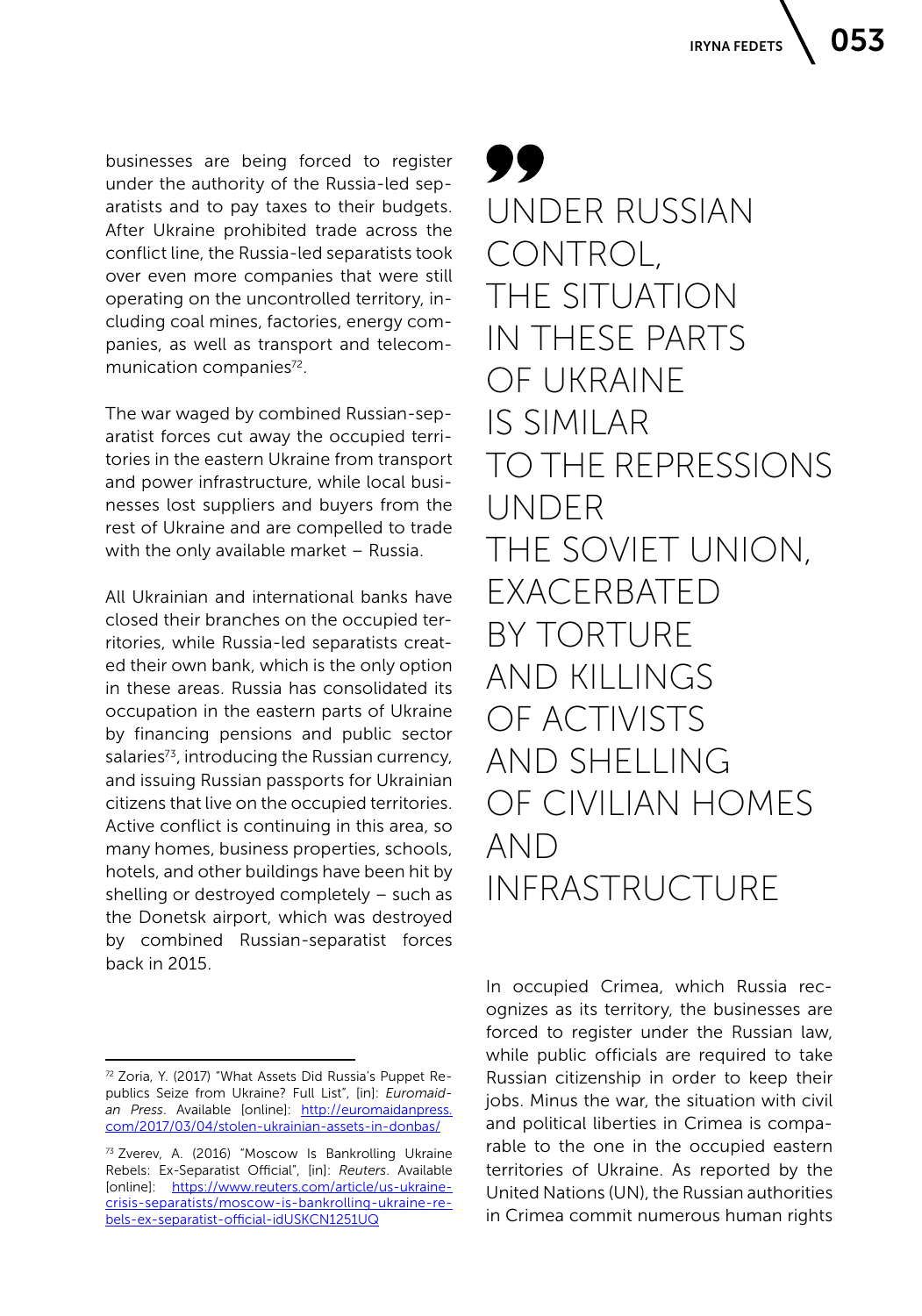99 FREE SPEECH AND MEDIA ARE SEVERELY LIMITED IN CRIMEA, WHILE SOME RELIGIOUS ORGANIZATIONS FACE PRESSURE FROM **OCCUPATION** AUTHORITIES.

violations – including arbitrary arrests and torture74. The 2019 Freedom House report on Crimea states that corruption is widespread in the territory of the occupied peninsula, and some representatives of the Russian-backed leadership are, allegedly, tied to organized crime<sup>75</sup>. Free speech and media are severely limited in Crimea, while some religious organizations face pressure from occupation authorities.

The war and Russian occupation of Crimea and the eastern regions of Ukraine damaged the economy of the rest of the country by confiscating assets of banks and businesses and disrupted trade and business links. This forced hundreds of thousands of Ukrainians to move out of the affected territories due to their pro-Ukrainian political positions, civic activism, or religious beliefs.

#### **CONCLUSIONS**

In conclusion, lack of necessary promarket reforms on the one hand, and reinforcing politically influenced distortions to competitive environment on the other, have prevented Ukraine from developing institutions needed for reaching economic freedom and the rule of law in the decades following the collapse of the Soviet Union. The recent years after the Euromaidan revolution brought much needed changes in the areas of deregulation, privatization, public procurement, and customs clearance. Government regulation on food prices was finally canceled. More and more government services for businesses are available online.

At the same time, certain regulations (such as labor law) remain restrictive for

99 UKRAINIANS WOULD NOT MIND FACING TEMPORARY **DIFFICULTIES** FOR THE SAKE OF EFFICIENT REFORMS

<sup>74</sup> Office of the United Nations High Commissioner for Human Rights (2018) Report on the Situation of Human Rights in the Temporarily Occupied Autonomous Republic of Crimea and the City of Sevastopol, Ukraine, 13 September 2017 to 30 June 2018. Available [online]: [https://www.ohchr.org/Documents/Countries/UA/](https://www.ohchr.org/Documents/Countries/UA/CrimeaThematicReport10Sept2018_EN.pdf) [CrimeaThematicReport10Sept2018\\_EN.pdf](https://www.ohchr.org/Documents/Countries/UA/CrimeaThematicReport10Sept2018_EN.pdf)

<sup>75</sup> Freedom House (2019) *Freedom in the World 2019. Crimea.* Available [online]: [https://freedomhouse.org/](https://freedomhouse.org/report/freedom-world/2019/crimea) [report/freedom-world/2019/crimea](https://freedomhouse.org/report/freedom-world/2019/crimea)